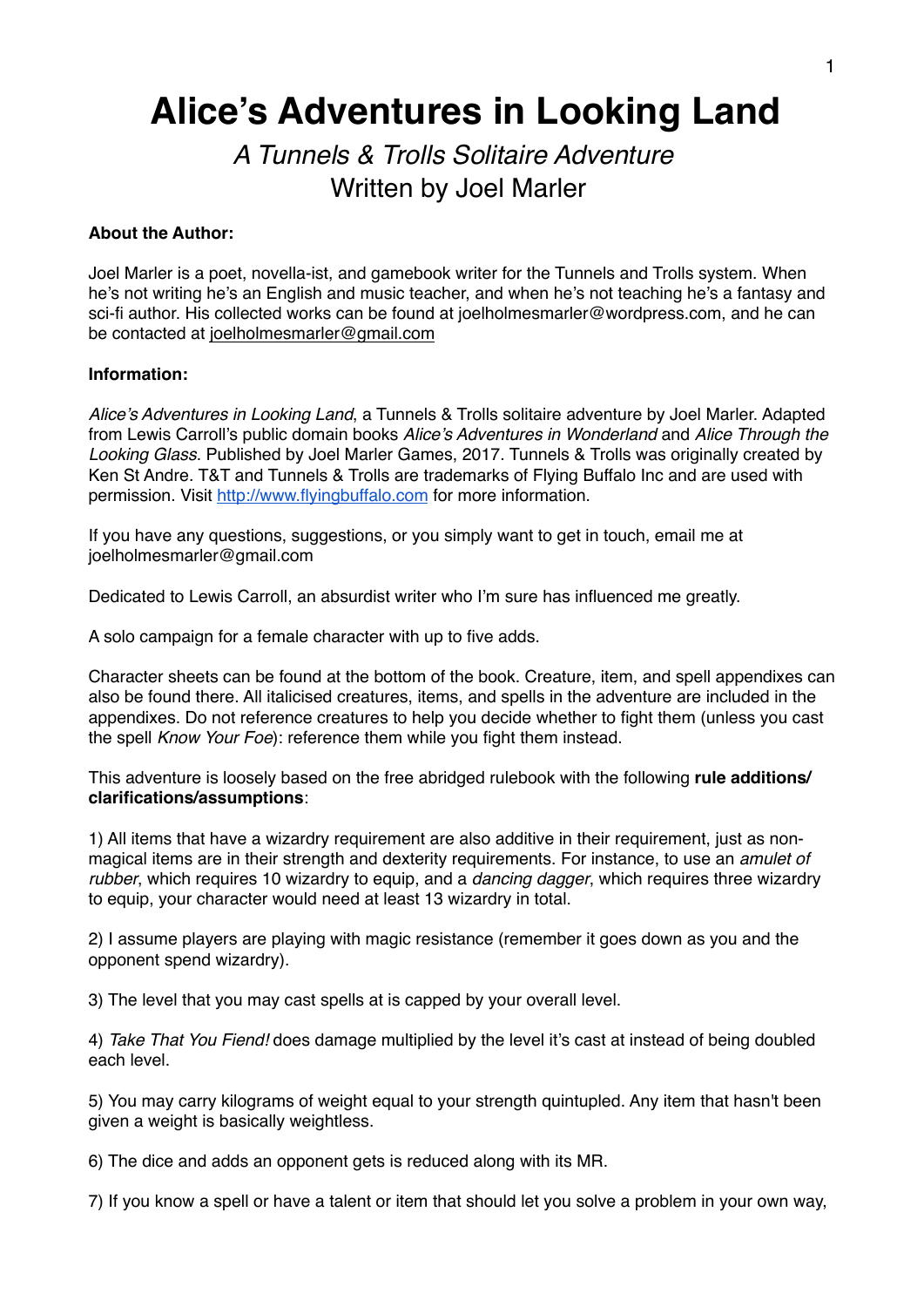you can adjudicate it yourself. I can't account for everything! For example, let's say that you need to swim through a lake filled with poisonous sea snakes: if you know the spell *fly me* you should let yourself fly over the sea snakes and get to the new section unharmed.

If the abridged rulebook is too long for your tastes use the **abridged abridged rulebook** instead:

1) Roll three dice eight times. These determine your starting strength, constitution, dexterity, speed, intelligence, wizardry, luck, and charisma in that order.

2) To increase one of your eight attributes multiply that attribute by 10. It costs that many adventure points (APs) to increase the attribute by one. If your character has 12 luck, for instance, it would cost 120 adventure points to increase your luck to 13. You can do this anytime.

3) Divide your intelligence by three. You begin the game with that many spells. You can choose your initial spells from the following: *Detect Magic, It's Elementary, Knock Knock, Know Your Foe, Lock Tight, Oh Go Away, Oh There It Is,* and *Will-o-Wisp*. You can learn new spells for 1000 gold pieces per level of the spell learnt between adventures. A level five spell would cost 5,000 gold pieces, for instance. All but the last digit of your wizardry must be at least as high as the level of the spell to be able to cast it. To cast a level five spell you would need a wizardry level of at least 50, for instance. You can cast each spell you know once. They recharge when you sleep.

4) You need to roll a 13 to pass a check plus the level of the check times five (a level zero check needs a roll of 13 to pass; a level two check needs a roll of 23 to pass). You roll two dice and add the relevant attribute to see if you pass. So for a level one luck check you would roll two dice, add your luck attribute to the roll, and pass the check with a combined roll of 18.

5) To win a fight you need to pass a level zero strength, dexterity, or wizardry check. Look at all but the last digit of your combined foes' MR (or all but the last digit of each foe's strength, dexterity, and wizardry combined): take that away from the number you roll. If you lose the fight you die…

6) Your constitution is also your life total. When you take damage it goes down by that amount. When you sleep it's restored.

#### An **example:**

You roll three dice eight times, rolling an eight, seven, eleven, thirteen, fourteen, nine, nine, and ten. This means your character has eight strength, seven constitution, eleven dexterity, thirteen speed, fourteen intelligence, nine wizardry, nine luck, and ten charisma. You divide your intelligence by three to get four: this means you get to choose four spells to begin with. You choose *Take That You Fiend, Will-o-Wisp, Knock Knock,* and *Detect Magic*. All but the last digit of your wizardry needs to be at least as high as the level of these level one spells to cast them, so as your wizardry is only nine at the moment you will need to raise your wizardry to 10 to be able to cast anything (you don't have any digits preceding the final digit of your wizardry attribute as your wizardry attribute's currently a single digit!)

You begin your adventure by needing to push to one side the boulder blocking the entrance to a cave. You are asked to make a level one strength check. You roll two dice which add up to 11, then add your strength to this dice roll for a total of 19. As this is at least 18, which was the level one check target, you pass the check and are able to enter the cave.

Inside is an MR 20 cave bear. You need to pass a level zero strength, dexterity, or wizardry check to defeat it. You roll two dice which add up to seven, add your dexterity to the roll, which is 11, and take away all but the final digit of the foe's MR, which is two, leaving a total roll of 16. As this is at least 13, which was the level zero check target, you pass the check and defeat the bear.

You're awarded 100 adventure points for doing this and decide to spend 90 of those points to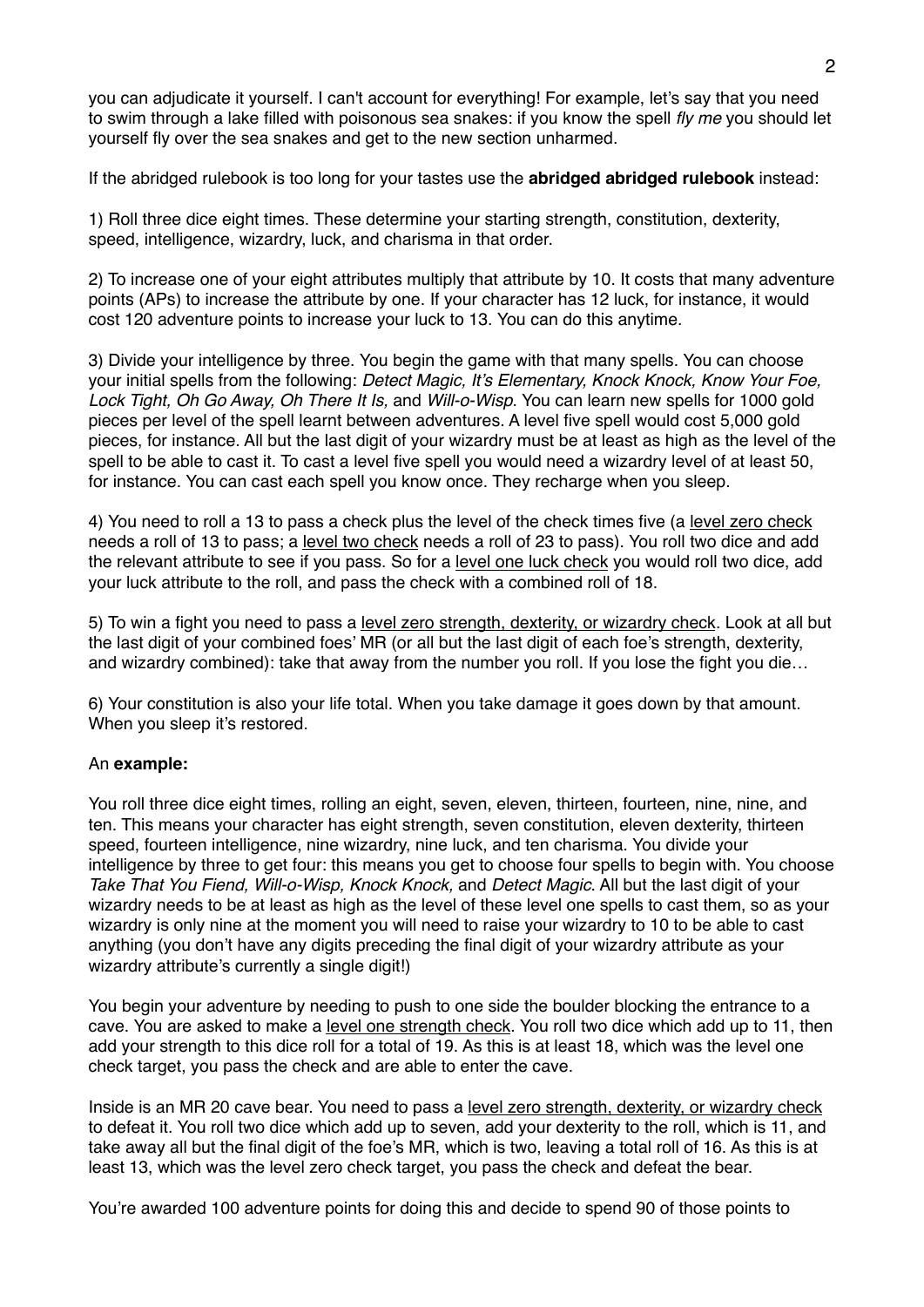increase your wizardry from nine to 10. Now that all but the last digit of your wizardry level is at least one you can cast level one spells. You cast *Will-o-Wisp* to create light, revealing a passage leading deeper into the cave. Do you enter? You can see your surroundings now but you won't be able to recast *Will-o-Wisp* until you sleep…

### **Introduction:**

You kick your shoes off before you kick back on the riverbank. You're bored - bored, bored, bored! You've been bored all your life: bored with the nanny, bored with the governess, bored with Ms Crabble's harpsichord lessons, bored with Miss Petticoat's etiquette lessons, bored with the generals who meet with your father, who spend all night drinking good port and playing bad cards, and especially bored with, well, well… everything! You tear out a handful of daisies and watch the exposed grasshoppers skip away with interest. You don't care about daisies; you want adventure!

A white rabbit swims across the river: you throw a pebble at it. 'How dare you! Little girl, what's the meaning of this? What have I ever done to you?' If you gasp in amazement at the sound of the rabbit go to **1**; if you tell the rabbit you're not impressed with the fact it can talk and that it's boring go to **10**.

**1** - You drop the next pebble you were planning to flick at the small beast in amazement. 'My, a bunny who speaks English: perfect English in an Oxbridge accent, no less! I commend you for your distinguished elocution, rabbit: for a common vermin to master our clipped consonants is no mean feat!' The white rabbit crawls out of the water by your feet, and looks at its silver pocket watch in consternation. 'And what sterling taste you have in your accoutrements! Why, if you were a human, and I were of age, I'd marry you in a heartbeat!'

The rabbit slips its watch back into its frilly clothes. 'But I'm a female, forward wench: do you have no eyes? And now, adieu: I'm late, and I haven't forgiven you for throwing stones at me quite yet!' The rabbit bounds away down a hole large enough for you to crawl through.

'Wait Mr - I mean Mrs - Rabbit!' you cry, but she pays you no heed. 'Wait!' You hitch your dress up and crawl after her.

If you have a light source go to **20**. If you don't, go to **30**.

**2** - 'Don't kill me, you common weed - I've got thorns you know!' cries the elegant flower as you rend it from the soil.

'Tell me where the queen is, or I'll tear out your petals and turn you into perfume!' you shout, roughly shaking the dainty plant from side-to-side.

The well-cultivated vegetation begins crying rose water, which perfumes your clothes in the most delightful way. 'The queen? The queen of hearts? Just follow the heart trailer and you'll be there in no time!' You throw the helpful flower to the forest floor and lift a vine covered in heart-shaped leaves from beneath the litter. You walk with it in your hands to **22**.

**3** - You see the dodo squirming on the sand, ignored by the animals running around the rock. 'Uncaring brutes, can't you see that a fellow being is in pain?' you hypocritically say to them, not remembering that you just left him to slake your curiosity. Take a level one intelligence or charisma check to see if you can calm him.

Minutes later, *Tweedledum* and *Tweedledee* emerge from the tunnel. 'Hey, there you are! Don't think you're going to get away that easily: we've been having a discussion we have, and we've decided we don't care if you're just a girl!' If you managed to snap the dodo out of his musical paroxysms you may fly away to the final paragraph of **95**; if you failed to steady his frazzled nerves go to the second paragraph of **75**.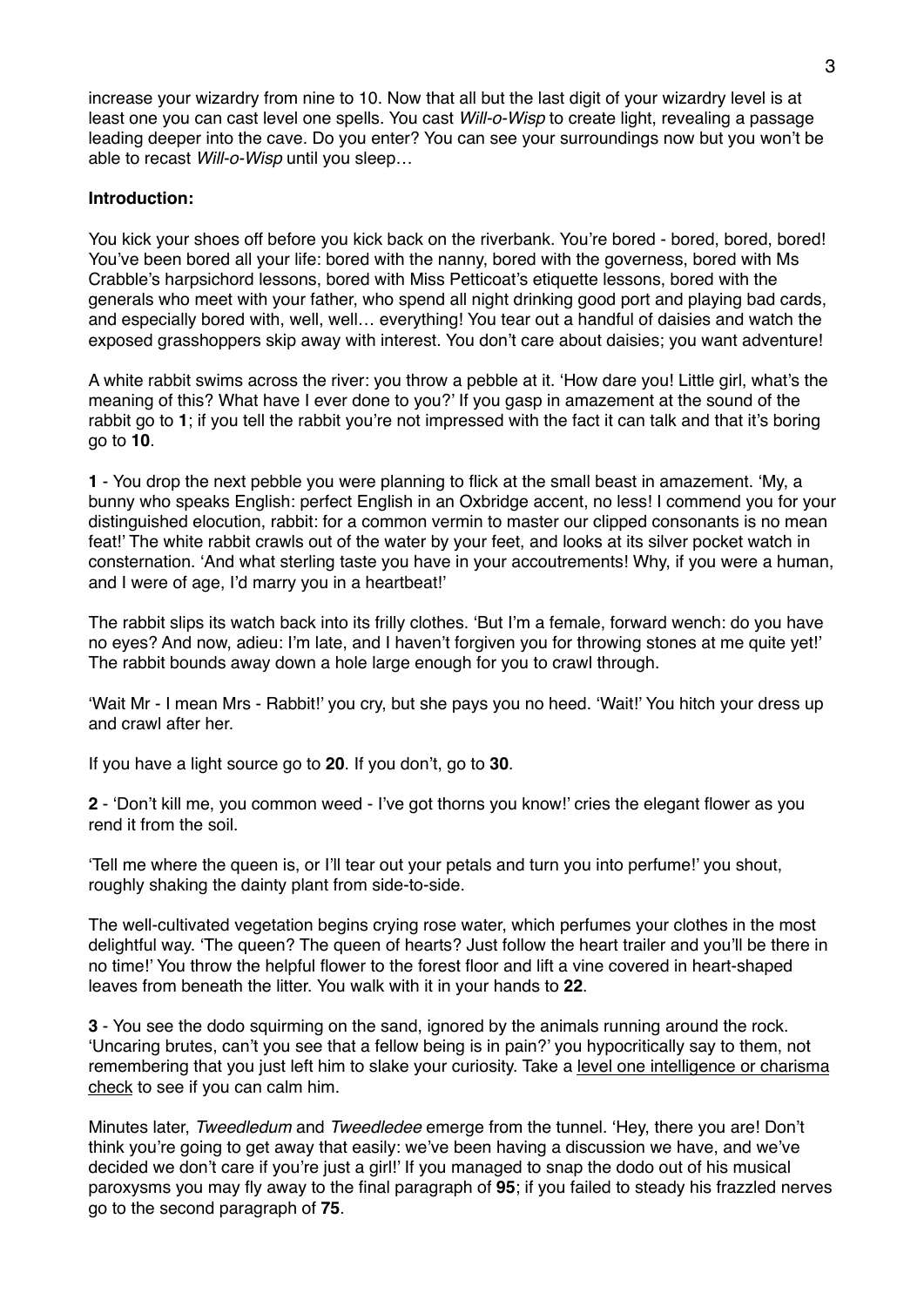**4** - The rose frowns, as far as you can interpret the face of a flower. 'Not very good I'm afraid more practice needed to maintain a proper tremolo.' You leave to the tittering of the daisies and return to the second paragraph of **27**.

**5** - You manage to hold down your breakfast and stay abreast the crests. After several minutes you see a dodo sailing close-by.

'Oh, a sailor's life is the life for me, A rum-tum-dum and a fiddle-dee-dee, There's nothing like the smell of the sea, It's the sailor's life for meeeee!'

You applaud, and immediately bob under the water for a couple of seconds. You cough up the water once you resurface.

'An audience? In the middle of the sea? I never wanted to be a sailor you know: I always wanted to sing!' The dodo squawks out a sequence of notes above the rumbling thunder and snapping lightening.

'You have a powerful voice Mr Dodo, if a little unrefined! I took singing lessons from Ms Crabble when I was younger, and I'd be glad to work on your talent if you take me to dry land!'

The dodo lifts you up and puts you on his back. 'A rum-tum fiddle-dee-done, my mellifluous girl! All decks on hands! Sails away! Gangways people, gangways! Land ahoy!' And indeed you can see a tiny island in the distance, on which several animals engage in a curious running race.

'Mr Dodo, what are those animals doing? Why are they running in circles? Are they deranged, sir?' The dodo nods his head. 'Of course, we all are! They're running a caucus race.'

You watch the animals run around and around the boulder on the beach. 'Mr Dodo, surely you mean a carousel race - a carousel goes around and around too, but a caucus has a point!' The dodo waddles onto the beach and drops you off. 'Silly girl, you've got it all mixed up: a carousel ride stops after a couple of minutes, but a caucus meeting goes on for hours and goes around in circles. Now, how about that singing lesson?'

If you teach 'Here We Go Round the Mulberry Bush' go to **15**; if you teach 'My Bonnie Lies Over the Ocean' go to **25**; if you teach 'Bean, Beans, the Magical Fruit' go to **35**; if you teach 'I Feel Like Chicken Tonight' go to **137**.

**6** - You follow the path for fully fifteen minutes, and find an emaciated walrus at the end, wallowing in a shallow pond. 'Oooh', he groans, 'why did the carpenter have to leave me? And why'd he have to take all the oysters, and only leave me those useless pearls?'

You perk up immediately. 'Pearls? What lovely earrings those would make… if I give you cabbages, will you give me those useless baubles of yours?'

The walrus stares at you wildly. 'Of course, of course!' swap as many cabbages as you want, the exchange rate being one cabbage for *pearls* equal to the charisma check you make plus one, before returning back along the hedge corridor.

The hedge corridor eventually splits in two. If you follow it left, go to **16**; if you follow it right, go to **125**.

**7** - You take a bite. The biscuit is sweet and buttery, but unfortunately it makes you shrink to the size of a doorknob!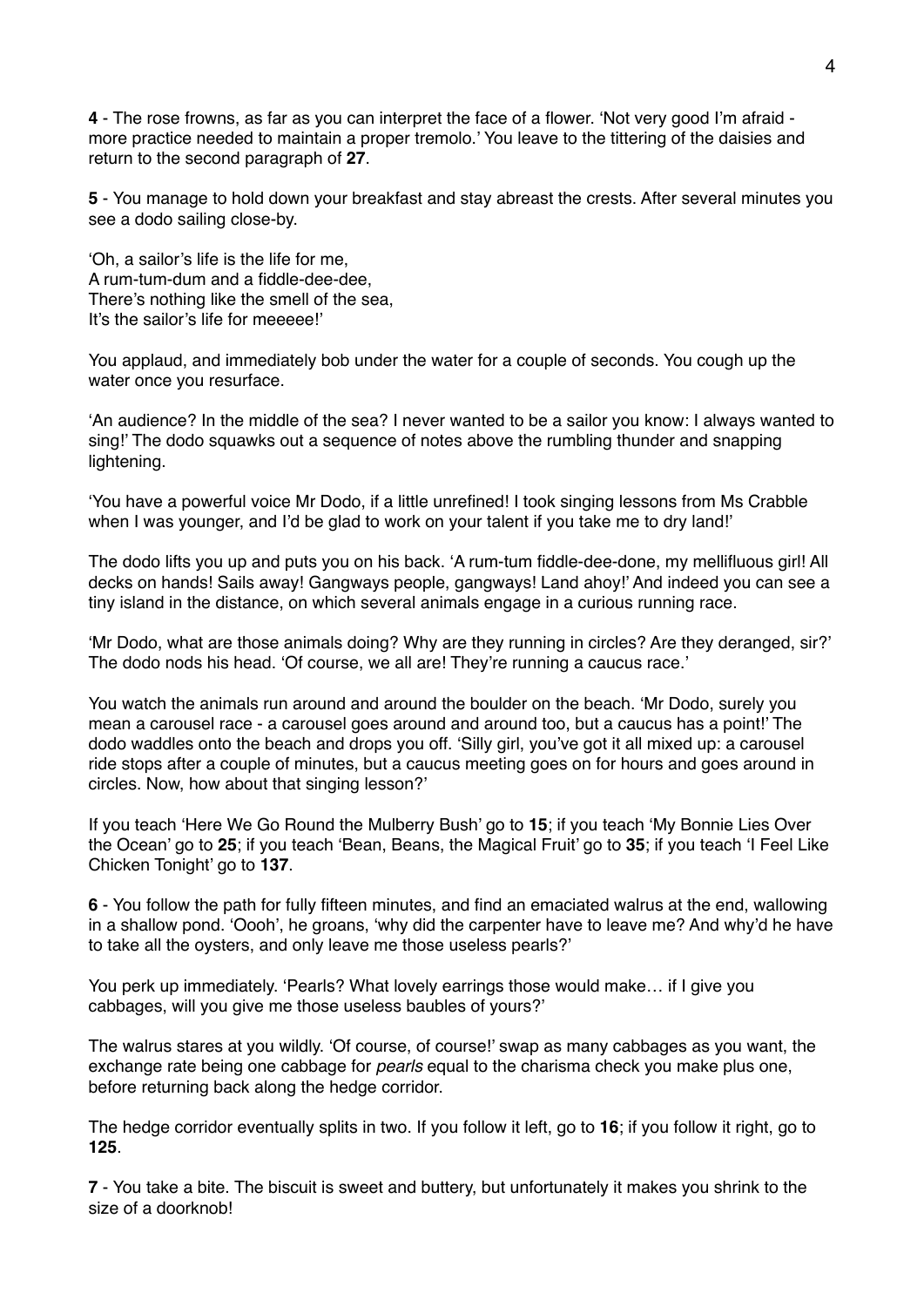'Cuisine in this realm is a veritable minefield!' you think to yourself. 'How I pine for my mother's unenchanted scones and magic-free jam!' As the empty house is too large for you to interact with now, you exit and walk back onto the path. Go to the third paragraph of **17**.

**8** - The path you follow curves around to your right until you end up at another crossroads. If you follow the path to your left, go to **18**; if you follow it to your right, go to **8**; if you follow it straight ahead, go to **38**; if you come back the way you came, go to **28**.

**9** - You land on a wide expanse of sandy earth (and take however much you fail a level one dexterity check by in damage: you weren't falling *that* slowly).

'What a barren wasteland - in fact, it's barren even of waste, and waste is very easy to come by due to the dawning industrialisation of Trollworld. The only thing I can see is… the white rabbit!' The bunny leaps ahead in the distance towards a hill capped with a boulder.

'White rabbit! Oh, white rabbit, wait!' you shout out, but then stop and watch in horror as the sandy earth heaves around the frilly pest. 'I'll never make it now!' cries the beleaguered creature as a giant *sand wurm* bursts out of the ground and grabs the tiny animal in its maw.

You heroically dash towards the repulsive beast, fully intending to save your new friend. However, even if you survive your battle with the hulking monstrosity you realise that there's little hope for the would-be morsel.

'Must… be going…' splutters the red rabbit in your arms, her eyes glazing over as he speaks.

You stroke her head. 'Mrs rabbit, you're too mangled and bloody to go galavanting who-knowswhere! At least rest awhile, or tell me where to find the doctor for this part of the countryside' you say, watching the tumbleweeds roll by around you.

The white rabbit looks at her pocket watch one last time, her bloody paw leaving violent streaks on the crystal face. 'My grandfather's. He never had a son. I was like one, I suppose. I suppose I'll never have one of my own now… a rabbit, and not even one son! Tell the Queen… that I'm not… going to make… our date.' You cradle the rabbit in your arms as she breathes her last, then take her *pocket watch* once you're sure she's dead.

If you have a digging implement, and you dig the rabbit a grave, go to **29**. If you leave her to the wild animals go to **59**.

**10** - 'And I'm not impressed with you, young rapscallion! And so, farewell!' You throw a pebble at the creature which downs and drowns it.

The rest of your days are spent in boredom. Of course they are - it's your point of view that's the problem, not your situation! You grow up to be an insolent young woman who plays elven preludes as badly as your attitude, and who waits for one of your father's knights in shining armour to whisk you away to a more exciting life. They're all turned off by the way you roll your eyes at their halfbaked quips though, and you're left pining in your tower night after night.

**11** - You cogitate for some time before giving up in exasperation. 'I don't know sir: what's the answer?'

The hare cocks his head at you. 'Answer? I was asking you!' You leave, irritated at yourself for wasting such time with such nut cases, and go back to the second paragraph of **27**.

**12** - The flowers laugh at you as you strain to pick the flower. Lower your strength by one dice for the rest of the adventure due to the strenuous activity, then walk back wheezing to the second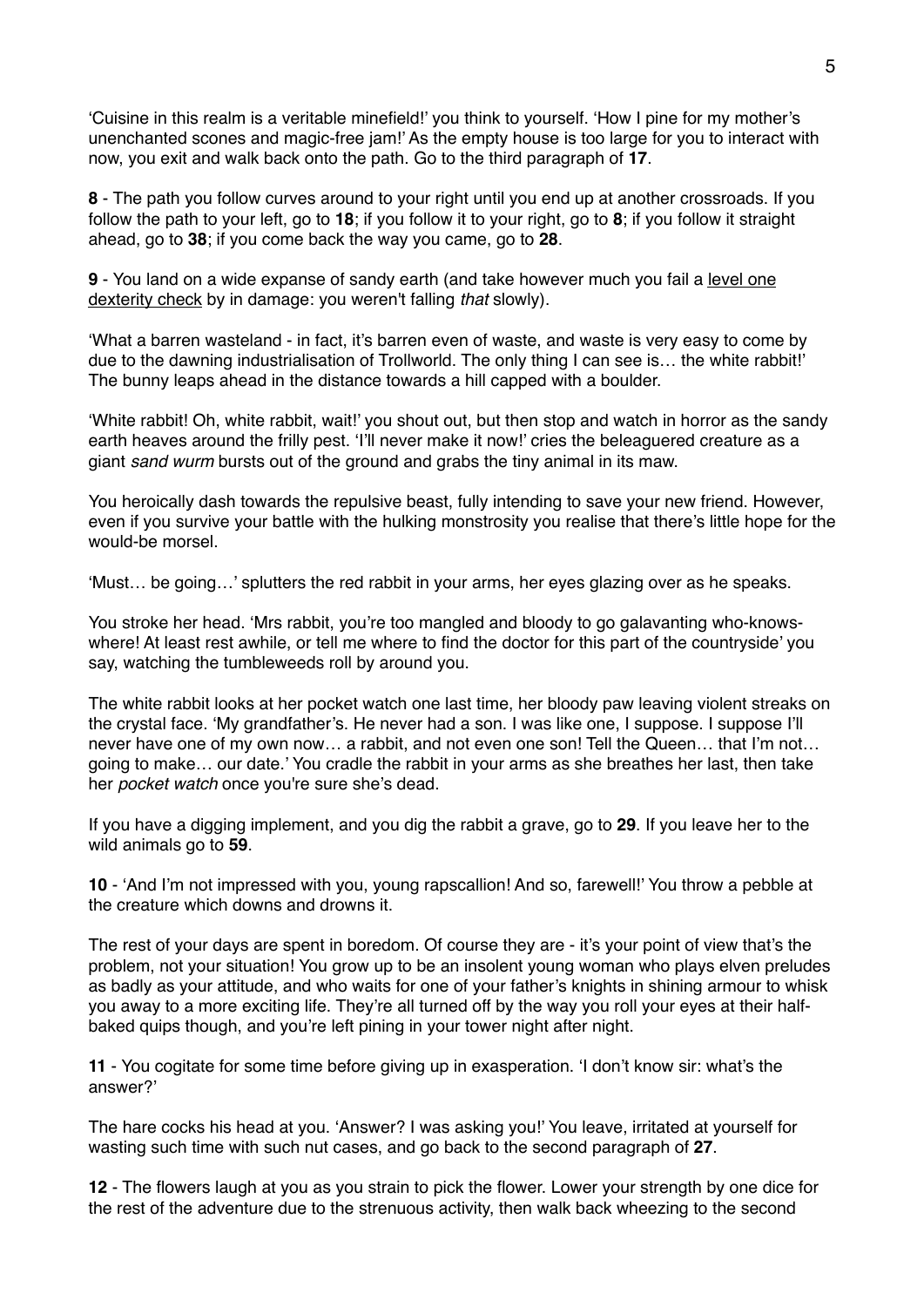#### paragraph of **27**.

**13** - The trolls cower before you. 'Whatever you say miss!' they squeak, standing meekly by the sides of the mysterious entrance.

You open the door and walk through, emerging on a yellow brick road. 'Yellow bricks? Whatever could they be hewn from: sandstone?' you think to yourself, following the path with curiosity. It leads towards a house with a white picket fence.

'A white picket fence - but surely that's from a different era!' you exclaim, running your hand along the painted paling. If you knock on the door of the house go to **53**; if you continue along the path go to the third paragraph of **17**.

**14** - It's clear to me that you either didn't follow the vine with the heart-shaped leaves, or you pretended you had opium when you don't. Close the book, cheater, even though I know you'll backtrack to where you were before (if you want to compromise, lose any adventure points you've saved up so far and go back to the second paragraph of **27**.)

**15** - Make a level one dexterity and luck check. If you pass both, go to **45**; if you fail either, go to **55**.

**16** - The tunnel twists sharply to your left, then continues for a long way straight ahead.

After almost half an hour it once again twists sharply to the left, and you continue following the path for about fifteen minutes. Along the way you find *half a mushroom* growing next to some moss which says 'eat me.'

At the end of the hedge corridor you find a gryphon and a turtle made of polystyrene pirouetting around and hurling lobsters into a pond. 'Join us, join us in the lobster quadrille!' they cry in time with a jaunty jig you simply can't hear.

If you do so, go to **33**. If you turn back, go to **61**.

**17** - You're only means of escape is to eat a *carrot biscuit* if you have one: do anything else and you're burnt alive!

If you did eat the biscuit, you shrink all the way down to the size of a doorknob. 'I'll never get the hang of this...' you moan, as you roll around to put out your dress and run out of the blazing building. 'White rabbit, white rabbit, my condolences for what happened to your house!' you shout, as the bunny bounds away from the blazing inferno, wimpering uncontrollably. You follow the despairing ex-home owner along the yellow path outside.

The path winds through a forest filled with all manner of queer plants of animals, all of which you find less and less curious and more and more terrifying. 'Oh, I'll never make it out of here…' you say, sobbing into the handkerchief you embroidered last winter.

A set of teeth grin at you from the bough of a tree, and a purple cat materialises into view. 'Lost?' asks the disturbing feline, 'or found?'

'How rude to smile at my misfortune!' you say, walking over to the elm to shake it.

'No, I'm happy for you!' says the cat, clinging to the branch. 'I can help!'

Go to **102** if *Snow Drop* is with you, and **112** if she isn't.

**18** - You walk a little ways until you find a locked gate in the fence to your right. 'Let me in!' you cry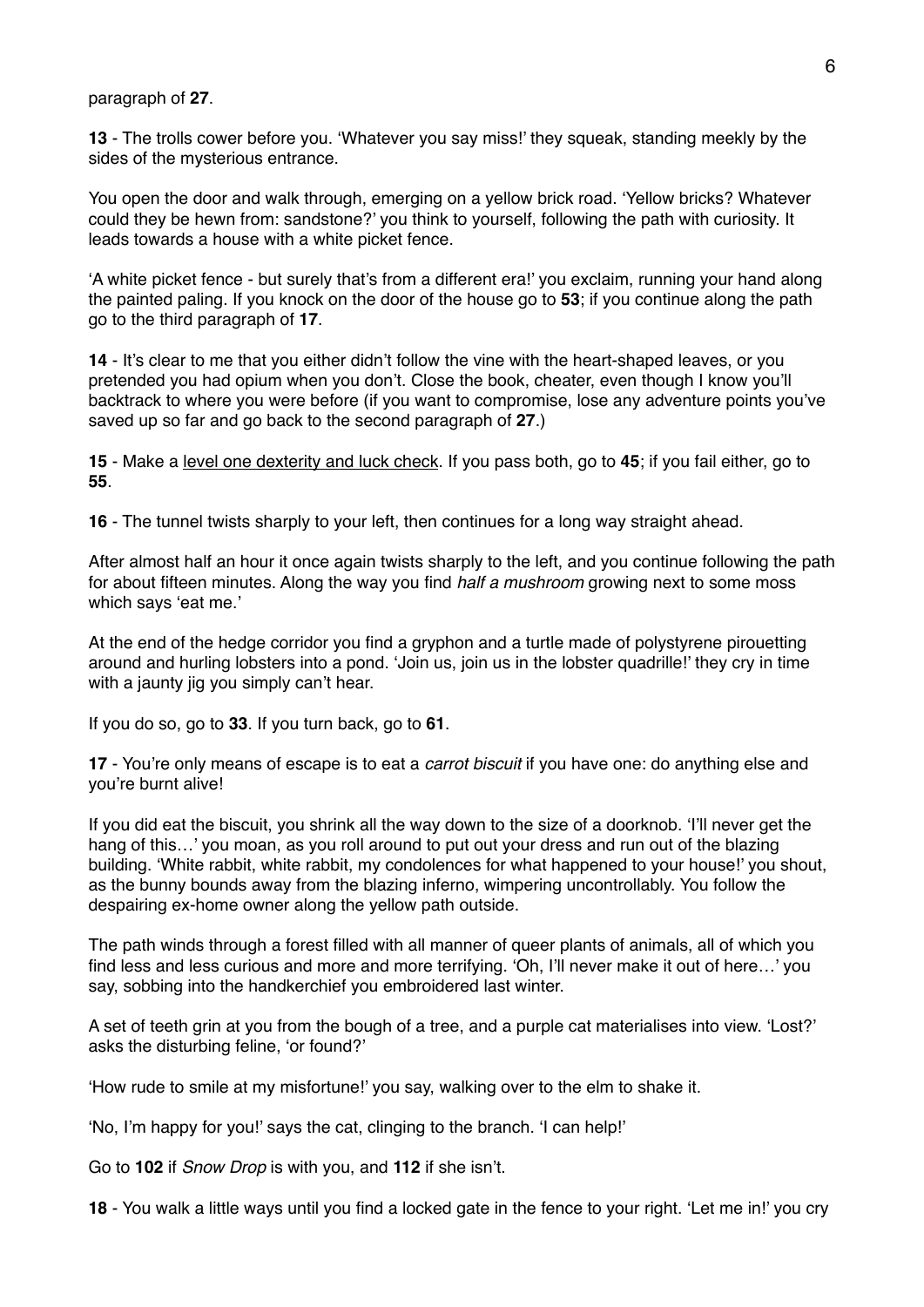to the hobgoblins inside, 'I'll help you paint those roses if you want!'

'Piss off, we're busy! Skilled job anyway, innit!' one of the bestial humanoids shots back, slopping the bush with the paint as he does so. If you have a have both a food that makes you smaller and a food that makes you larger, or know *knock knock*, go to **48**; if not you may keep following the path to **58** or retrace your steps to **68**.

**19** - You land with a splash in the sea below you, which squalls in heaves and hurls you up and down. 'Oh, I do wish I didn't suffer from sea-sickness! And who will rescue me in a storm such as this?' Take a level zero constitution check: if you pass, go to **5**; if you fail, go to **90**.

**20** - 'If you bite without eating you'll stunt and grow small; if you eat without biting you'll glut and grow tall' you read on the tunnel walls. 'Eat what - the dirt through which I burrow? What nonsense, I shall pay it no heed!' You blithely crawl onwards to **30**.

**21** - 'One has teeth, the other doesn't?' you say uncertainly.

'Wrong again. Too much reason, not enough sense' says the hare. 'The answer, to quip: a hawk can always use a rabbit, but a rabbit can't use a handsaw.'

You sigh. 'Poor white rabbit. I wonder where she is now?'

The old man stares around wildly. Go to the third paragraph of **32**.

**22** - You enter a maze of hedges on the slopes of a hill, which seems to be in the shape of a square. 'It can't be too large and complicated, otherwise the gardeners would keep getting lost' you think to yourself. 'I hope the queen's taking a walk inside, or that her palace is close to the exit (for surely there's an exit)… this hay fever will be the end of me if I don't find her! (reduce one attribute by one for the rest of the adventure for each section you read in the maze.)

Three columns branch out from the entry point: one going to your left, one to your right, and one up ahead. If you walk along the first, go to **24**; if you walk along the second, go to **34**; if you walk along the third, go **44**.

**23** - The trolls appear less self-assured than they once were, but decide to attack before you grow any larger. Go to the second paragraph of **75**.

**24** - You follow the hedge path a short way until it twists sharply to your right.

You emerge in a small area in which a mouse gives a history lesson to its children. He says:

'The 27th emperor of the Kraken continent was Baeldor the Bloody. He led the invasion against the manikans, with the help of the jungle trolls, but was repulsed with the help of the DingleDell dwarves. The manikans then formed an alliance with the dwarves, and led a counter-attack against Baeldor's castle at Lostreld. They were saved when the giant eagles intervened on their behalf, although 2,000 men perished in the fighting…'

You yawn as you listen to the never-ending story of warfare, carnage, and intrigue. Take a level zero constitution check: if you pass, go to **46**; if you fail, go to **56**.

**25** - Make a level two dexterity and a level one luck check. If you pass both, go to **45**; if you fail either, go to **55**.

**26** - You leave the orchard and return the way you came, walking along the hedge corridor until it splits in two. If you walk straight ahead, go to **24**; if you turn right, go to **44**.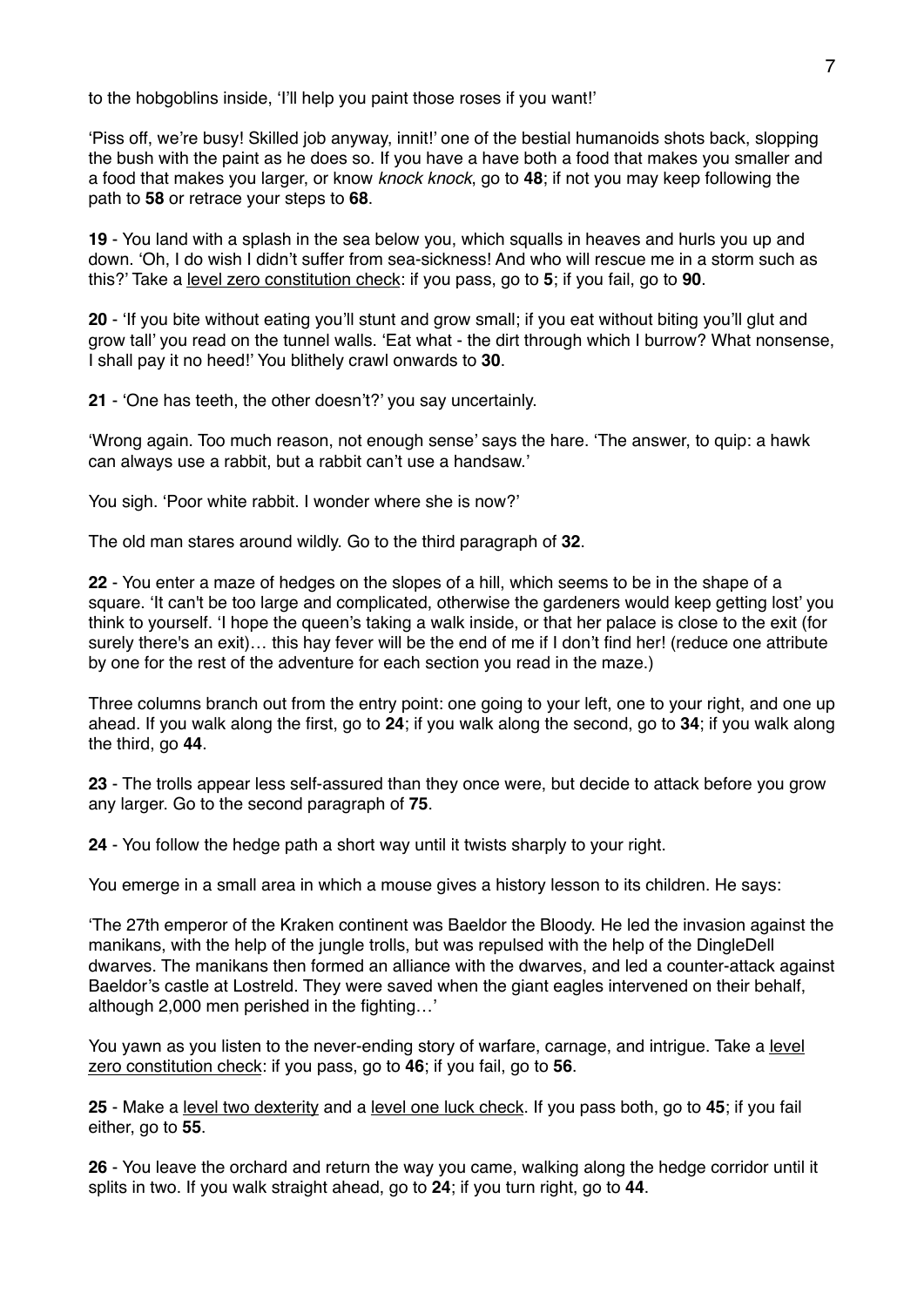**27** - The cat bolts away through the underbrush and out of sight, in more ways than one.

Where to now? If you follow the strains of singing to your left, go to **47**; if you follow the smell of smoke up ahead, go to **57**; if you follow the sounds of a party to your right, go to **67**; if you forage, go to **106**; if you wander about aimlessly, go to **81**.

**28** - The path you follow curves to your left until you hit another crossroads. Go to **28** if you follow it left, **38** if you follow it right, **18** if you take the path up ahead, and **8** if you retrace your steps.

**29** - You begin to dig the hole, eyeing a dodo that circles above warily as you do so. Plucking up courage, the scavenger descends on the rabbit and begins to tear off its flesh in large ribbons. If you try to scare away the bird go to **69**; if you try to kill the bird go to **79**.

**30** - You crawl and crawl for hours, and eventually arrive in a beautiful garden filled with fruit trees, flowers, and a stagnant wishing well. The white rabbit stands next to a particularly lovely patch of rhododendrons, stopping only briefly to smell the flowers.

'White rabbit, white rabbit, I do apologise most sincerely!' you cry, brushing the sandy earth off what used to be a white dress.

'Look little girl, I forgive you: just don't hold me up! I'm late, I'm late, for a very important date!'

'What are you late for, white rabbit? A date with your boyfriend?' you ask, your nosiness over-riding her injunction.

'No, an appointment with the queen of hearts - and if I'm not there in half an hour she'll have my head!' The rabbit touches its neck, its whiskers twitching in apprehension.

'That's not cricket!' you exclaim, 'I daresay that's an abuse of the royal prerogative!' Nonetheless, you're very interested in meeting this queen: even though your father's the commander of a fort, you've never met royalty before.

The rabbit gulps. 'She's a card alright: does whatever she wants. Even the king doesn't stop her guess who wears the pants in that relationship!' The rabbit glances at his watch in panic. 'I have to go!' The fluffy bunny hops down a small hole buried among the azaleas.

The hole is much too small for you to enter: what will you do? If you crawl back the way you came to the surface, go to **40**; if you munch the peach growing on the tree engraved 'eat me', go to **50**; if you munch the crab-apple growing on the tree engraved 'bite me', go to **60**; if you drink from the stagnant wishing well, go to **109**; if you throw a coin into the well, and wish for good luck on your journey finding the queen, go to **139**.

**31** - Out of hunger and distrust, with a dash of simple malice, you begin to grind your molars together as he speaks and spit his mangled corpse out once you've chewed 32 times. Unfortunately, no one else passes by the house anytime soon, and by the next day you have died of thirst.

**32** - You take a long drag on the fag, and immediately feel sharp as a button. Permanently increase your speed by one.

'By jolly, you're on to something!' you exclaim, leaning back in your chair. 'If only the white rabbit were here to share this smooth blend with us!'

'White rabbit? I'll give you a white rabbit' says the old man, reaching deep into his top hat. Take a level one luck check: if you pass, and you haven't fought the *sand wurm*, go to **82**; otherwise go to **92**.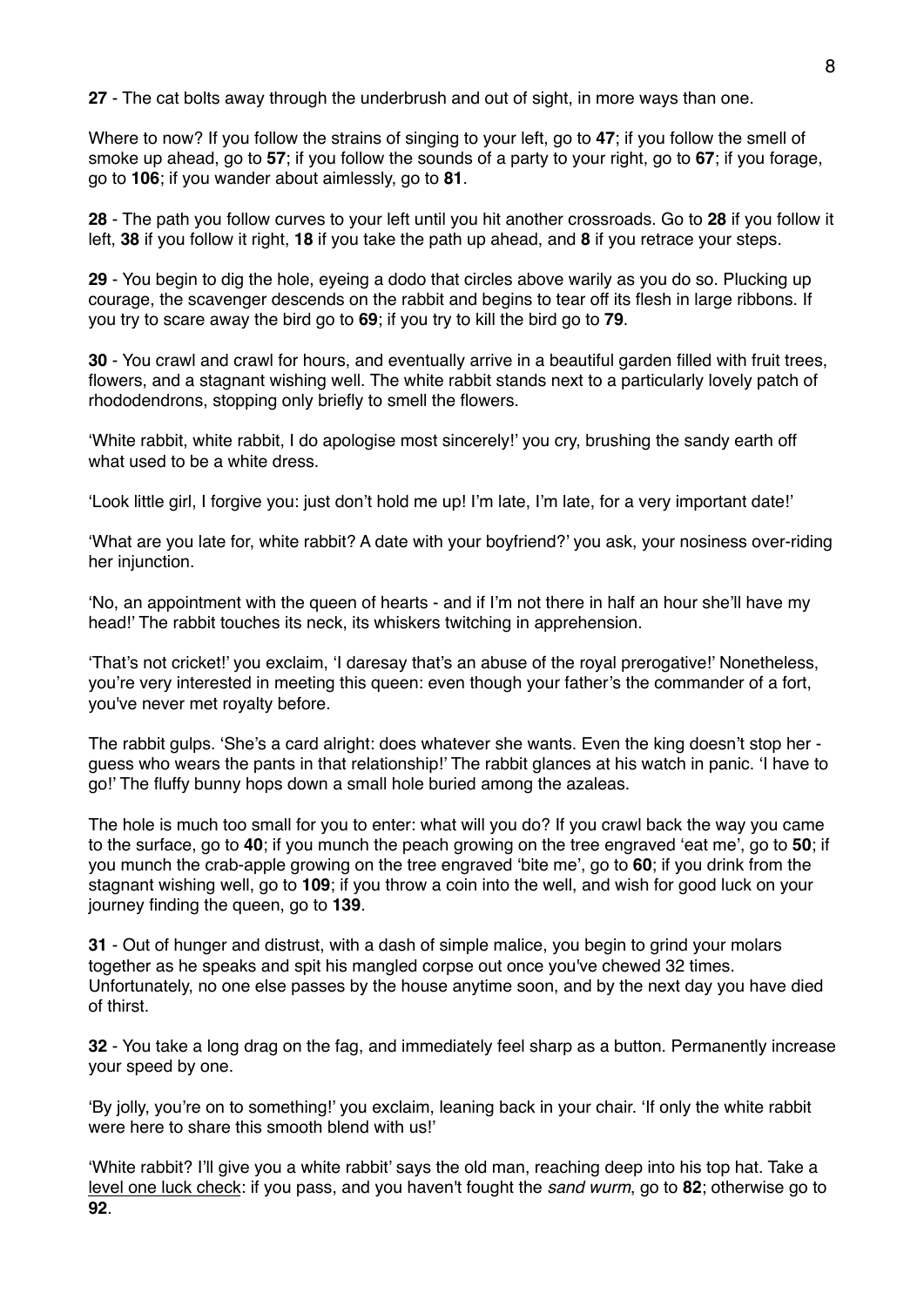**33** - You take a lobster by the hand, but it crushes your hand in its claw, dealing one piercing damage. You scream and begin spinning around wildly, finally managing to throw the violent crustacean into the pond. 'That's the spirit!' says the gryphon, doing likewise.

You all lay panting by the pond once you've finished, your palms and fingers throbbing from the experience. 'Well that's that job out of the way' says the plastic turtle, sighing with relief.

'Why did we do that?' you say. 'It seemed like a very pointless and painful experience - excuse me for speaking my mind.'

'That was not a pointless experience young lady: we're making mock turtle soup! And now for the finishing touch…' The mock turtle runs towards the pond and dive bombs in.

The gryphon begins breathing fire on the water until its roiling. The lobsters hue sharp red and the mock turtle melts into a misshapen blob. 'Voila! Have a taste: you helped make it after all.' You cup your hands, dip them in, and sip the tasty broth you lift up to your lips: you watch in horror as a hard shell forms over your body, giving you a base armour of five but halving your charisma. 'Oh, what a to-do... my sister will tease me over this exoskeleton so!' You thank the gryphon for the meal and trek back along the corridor until it splits in two. If you follow it straight go to **125**; if you follow it right go to **6**.

**34** - You follow the path, which twists to your left after several minutes, and emerge in a spacious grove filled with tumtum trees.

Buzzing around the orchard is a massive wasp wearing a wig, which collects the trees' fruit and stores it in its hive. Taking the insect's fruit for yourself could prove quite dangerous… go to **140** if you placate it with a *jar of marmalade*, **150** if you stride in and ignore it, and **26** if you return the way you came.

**35** - Make a level zero dexterity, a level one charisma*,* and a level one luck check. If you pass all three, go to **45**; if you fail any, go to **55**.

**36** - You leave the grove behind you and follow the hedge path until it splits in two. Go to **98** if you follow it to your left, and **78** if you follow it straight ahead.

**37** - As you try to shake the cat out of the tree, horrible, disfiguring warts begin to break out all over your body due to your allergic reaction. Take level two strength checks until you pass one: for each check you take, lower your charisma by one for the rest of the adventure.

If you manage to knock the cat out of the tree it lands on your face and begins clawing you (dealing one dice of piercing damage in the process). 'Argh! Bad cat!' you exclaim, tearing it off and flinging it into the trunk by its tail. If you survive the fight with the *cheshire cat* go to **27**.

**38** - Feeling that you're walking in circles, you decide to stick close to the iron fence. You follow the path until it splits to your left and right. Go to **44** if you follow it left, and **84** if you follow it right.

**39** - You spot the white rabbit running down the pathway, his eyes fixated on his pocket watch. 'Silly rabbit: you won't make your date faster by checking the time!' you cry out, your inflated voice shaking the contents of the house.

The rabbit looks up, and positively jumps 10 feet into the air. 'Argh, a monster!' it exclaims. 'Get out, I don't sublet to your kind!'

'Don't you recognise my voice, white rabbit? I'm the little girl who threw stones at you - which I'm awfully sorry about!' you say. You hear a 'plink' against the wall. 'Then take one back! And that! And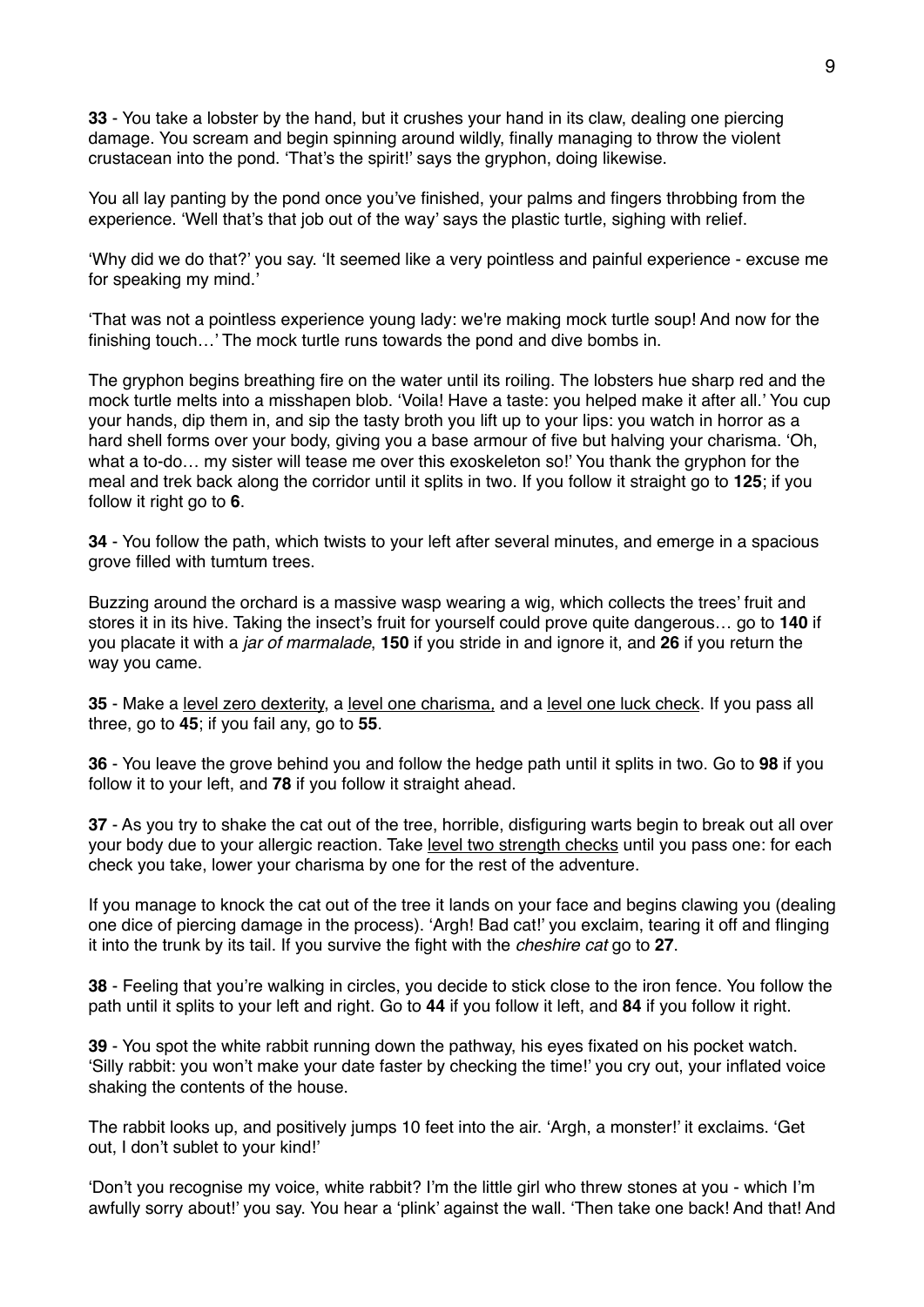another!' You worry that the bunny will break one of his fine windows in his rage.

You see the dodo waddling past the house, singing a song. 'Mr Dodo!' you and the white rabbit cry out, 'come help!' The dodo walks over to the bunny, staring at you in wonder.

'A whale of a tenant you've got there Jeremiah!' the moribund bird says, looking at you without recognition. 'I hope you're charging it extra!'

'No, no, it's an intruder, I don't know her! Just help me get her out, before she starts squatting!'

'Got a match? I quit during the last voyage - trying to save my voice.'

The rabbit hands the bird a match. 'Don't start now: you're still young, and tobacco's only going to go up you know.'

The dodo strikes the match against the rabbit's nose, and holds it under the hem of your dress. 'Don't be daft - I'm going to smoke her out!' And as your clothes catch fire the dodo dances around the house singing:

'Strike the match, Watch it glow, If it stalls, Give a blow, Strike the match, Hold it ouuuuuuuuut… Watch out, watch out! We're going to smoke her out!'

'Nooo, my house! What are you doing?!' cries the white rabbit as you begin to cough. What are you going to do? Write down your action before going to **17**.

**40** - Unable to follow the white rabbit any further, you return to the surface. Although this adventure has drawn to a close, gain 100 adventure points for discovering the secret garden.

**41** - The lizard darts down your throat and starts banging around in your stomach. You begin to feel quite queasy. 'How much longer will you be, Mr Lizard?' you whine.

'Hang on… got it!' At his words you relax yourself and violently projectile vomit the lizard out of your body and right up the chimney. You see him fall down to the ground outside with a sickening crunch, a piece of carrot clasped in each hand.

You begin to shrink, and soon return to your prior size. 'Thanks Mr Lizard!' you say as you exit the house, but Jacob doesn't answer you. He's dead. You take the two *pieces of carrot* from his hands before continuing along the path.

The path winds through a forest filled with all manner of queer plants of animals, all of which you find less and less curious and more and more terrifying. 'Oh, I'll never make it out of here…' you say, sobbing into the handkerchief you embroidered last winter.

A set of teeth grin at you from the bough of a tree, and a purple cat materialises into view. 'How rude to smile at my misfortune!' you say, walking over to the elm to shake it.

'No, I'm happy for you!' says the cat, clinging to the branch. 'I can help!'

'What, a wildcat? I think not! I hate cats anyway, I'm allergic. Go away!' If you cast *oh go away* on the cheshire cat, go to **27**; if not, go to **37**.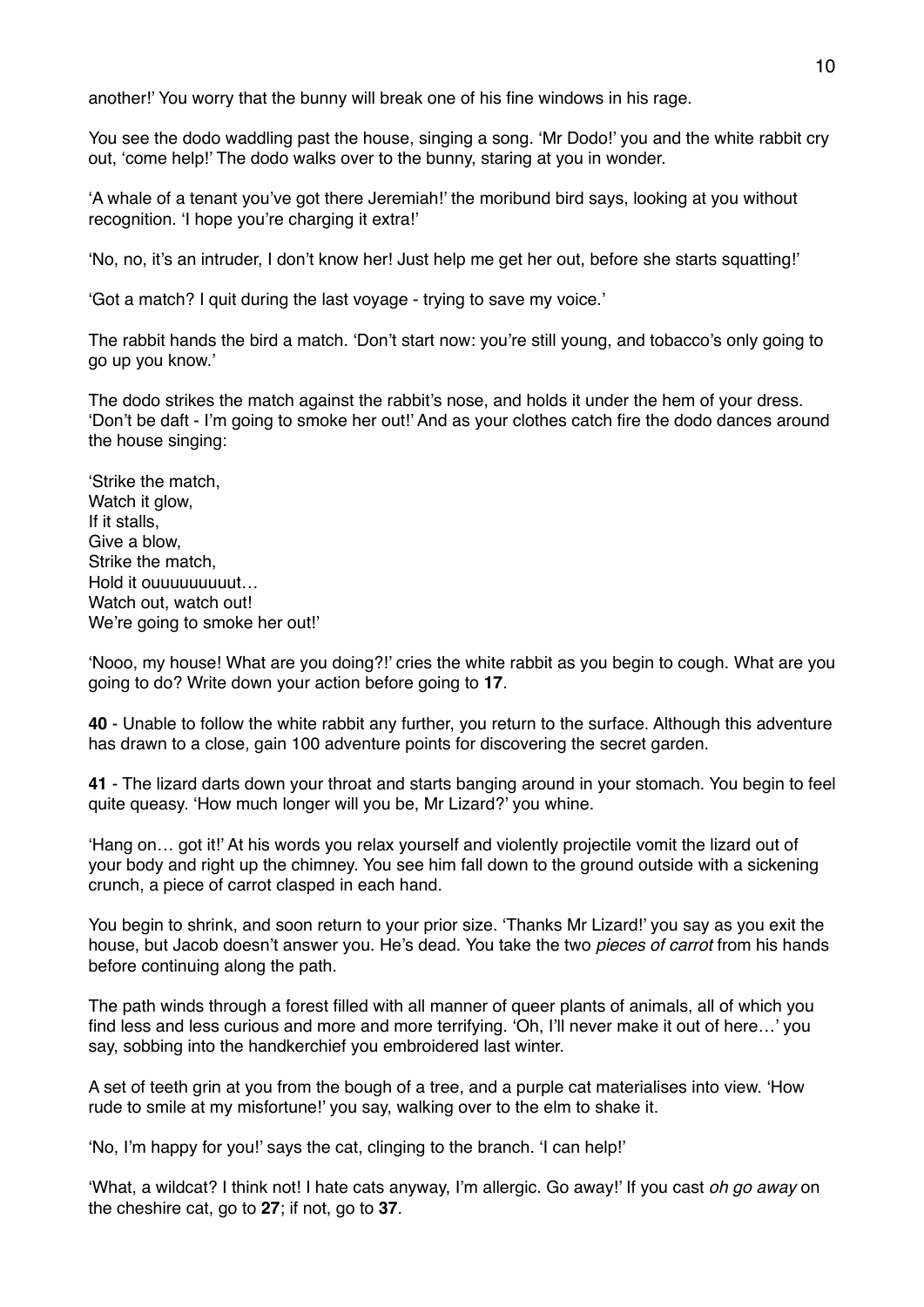**42** - You extinguish the fag and unfurl it, but only have time to glance at the spell page before the hare and old man yell 'fire! fire!' They throw their cups of tea at the sheet of singed parchment, destroying it irretrievably. Only if you pass a level one speed and intelligence check did you manage to learn the spell *caffeine rush*.

'Arsonist!' says the hare, pointing at you with his match. 'Next you'll be setting fire to our tea!'

'The girl's mad - mad!' says the old man with his mouth full, crumbs of saucer flying out with each word. 'She's a menace to society - I'll bet she's an anarchist!'

'Leave her to me' comes a tiny voice from inside the teapot. If you smash the teapot with a blunt weapon, go to **52**; if you flee from the tea party, go to **62**; if you tell the unstable trio that you meant them no harm, go to **72**.

**43** - You see your pack resting against the tree, and check inside to make sure everything's there. You're perplexed to see any items you found during your bizarre fantasy inside. 'I suppose dreams do come true… literally!' you think to yourself as you sling the bag onto your back and walk back to your father's fort. End of *Helena's Adventures in Looking Land*.

**44** - You walk straight ahead until a wrought iron fence stops you in your tracks. Through the fence you can see a rose garden, where three hobgoblins paint roses red.

You can still follow the hedge maze to your left and right however - and you can always retrace your steps. Go to **54** if you walk left, go to **64** if you walk right, and go to **74** if you walk back the way you came.

**45** - The dodo claps its wings together. 'Marvellous, marvellous! I shall become an opera singer one day!' Gain a talent for singing.

You see the white rabbit running around the boulder. 'Oh white rabbit, there you are! But why are you taking part in this fruitless activity - aren't you late, late, for a very important date?'

The rabbit looks at his pocket watch and sprints past the other animals jogging around the boulder. 'Oh no, I'm later than ever! Out, out of my way!'

Go to the fourth paragraph of **55**.

**46** - You weather the mouse's lesson and learn a great deal of history in the process. Give yourself a history talent before taking your leave and going back the way you came.

The path you return along soon splits in two: go to **44** if you follow it to the left, and **34** if you follow it straight ahead.

**47** - The sound of a beautiful ensemble wafts towards you, and as you draw closer you can make out the words:

'Flowers, in the garden, Needing love and attention, asking your pardon, Growing lovely with your care, There's the scent of music in the spring-bloom air…

Flowers, in the garden, Violet, white, and pink, lovely and fair, Forget your potatoes! Forget your common crops! Watch and listen to your flowers!'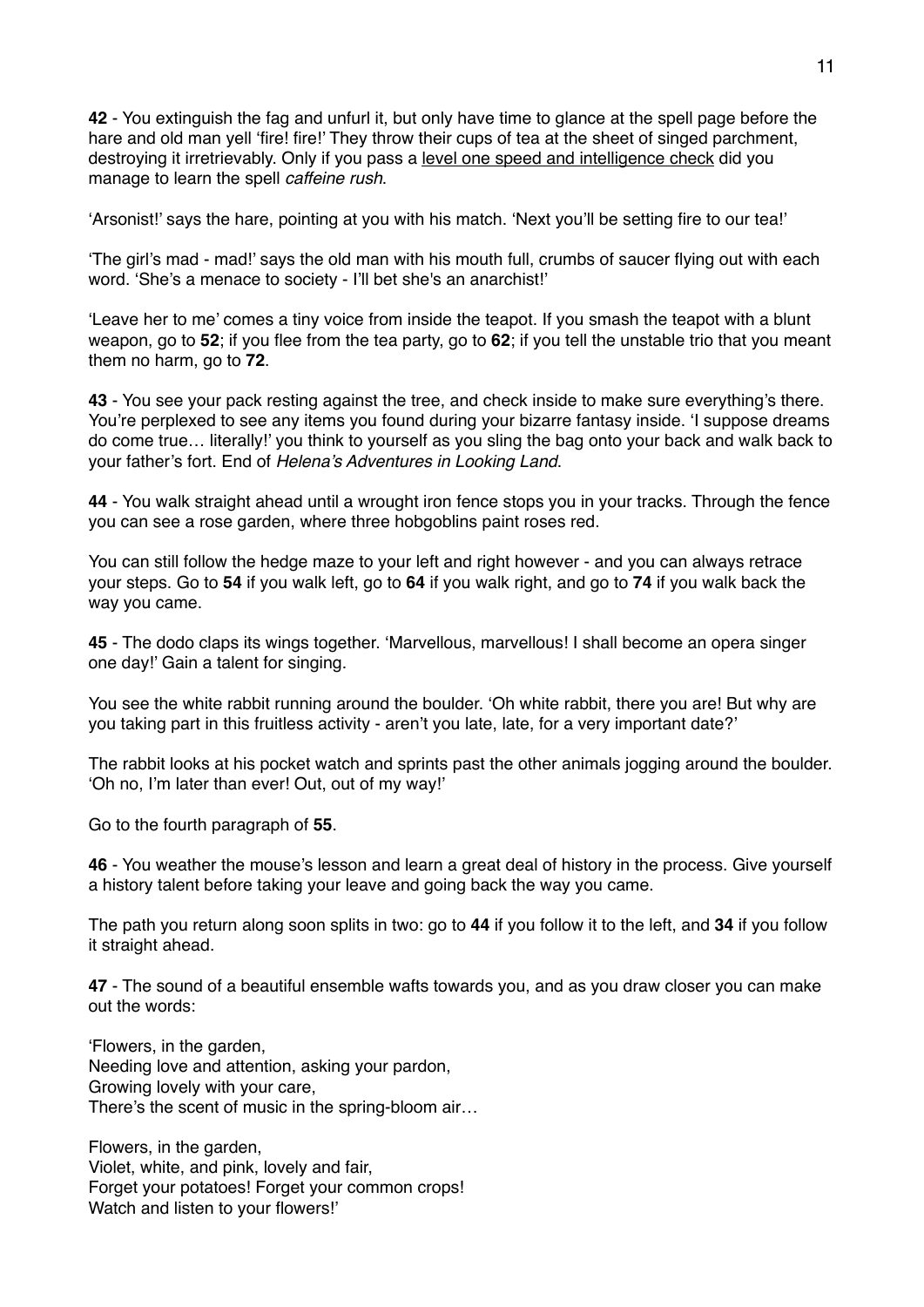'Bravo! Encore!' you say as you approach the flowerbed, wolf whistling as best you can.

'Thank you: we do try. Girls, bow after you perform in front of an audience!' The flowers droop, then whip back into their upright positions.

'Incidentally, do you know where I could find the queen of hearts?'

The rose headmistress tisks at the sound of your words. 'Very unmusical - surely you can do better than that!' If you try and sing your question, go to **77**; if you tell the flower you'll pull her out by the roots if she doesn't answer your question, go to **87**.

**48** - Perhaps you shrink yourself, crawl under the gate, then make yourself larger; perhaps you grow larger, walk over the gate, then make yourself smaller; perhaps you cheat and cast a spell like the wizard you are. In any case you've made it into the inner rose garden. Well done!

'Get the f\*\*\* out of here, we're busy mate!' the three *hobgoblins* shout as they paint the white roses red. They place their horsehair brushes down and attack you like the brutes they are.

If you survive the fight you admire the roses for several minutes until the queen of hearts enters the garden with her retinue, carrying a long-handled hammer in her hand.

'And who are you? Have you been invited to play crochet?' she asks as she enters. If you tell her you're the duchess, and hand her the *duchess' invitation*, go to **71**; if you tell her you're the duchess' maid, and hand her the *duchess' invitation*, or if you tell her that the white rabbit has been eaten by the monstrous wurm, and that she asked you to pass on the news of her demise, go to **91**; if you tell her that you're awfully lost, and that you just wish to return to the surface, go to **111**.

**49** - You're hopelessly stuck, and there's no sign that the owner of the house is coming back soon. 'A little help!' you cry out as the dodo walks past, 'I ate something I shouldn't have!'

'Hang on!' cries the dodo, and returns with a wheelbarrow from the garden shed. He fills it with yellow bricks pried loose from the path.

'Ow! Some gratitude!' you shout in rage as he begins to hurl the bricks at you through the window (take one dice of damage). 'If I weren't trapped here I should definitely kill you this time!'

'You're welcome, little girl… but you owe me a favour now!' says the dodo before departing. You look down and see that the bricks have turned into cupcakes with yellow buttercream icing and sprinkles. The sprinkles have been carefully arranged to spell out the words 'bite me.'

You eat one of the cupcakes and shrink back to your former size. 'What a close call - I'll never eat my vegetables again!' You pocket the three remaining *cupcakes* before walking out the house and back onto the vandalised path.

The path winds through a forest filled with all manner of queer plants of animals, all of which you find less and less curious and more and more terrifying. 'Oh, I'll never make it out of here…' you say, sobbing into the handkerchief you embroidered last winter.

A set of teeth grin at you from the bough of a tree, and a purple cat materialises into view. 'How rude to smile at my misfortune!' you say, walking over to the elm to shake it.

'No, I'm happy for you!' says the cat, clinging to the branch. 'I can help!'

'What, a wildcat? I think not! I hate cats anyway, I'm allergic. Go away!' If you cast *oh go away* on the cheshire cat, go to **27**; if not, go to **37**.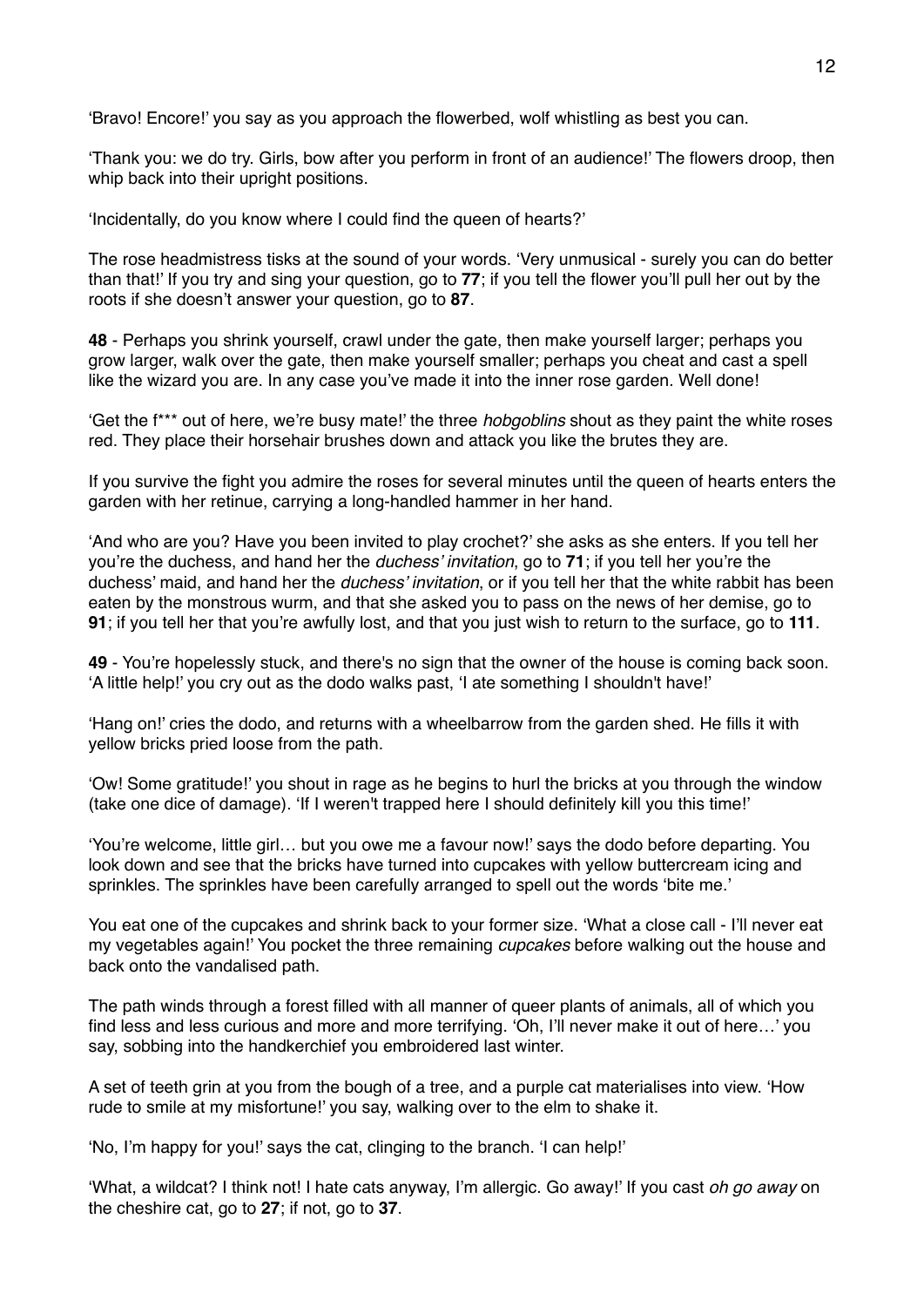**50** - You grow with each bite that you take of the peach until you're a veritable giant. By the time you're sucking on the stone your head is pressed against the ceiling and there's hardly room to move your arms.

You've become a hideous giant - and what's worse, you're trapped. You begin to cry at your predicament, your tears gurgling down the small hole buried among the flowers. Take a level zero intelligence check: if you pass, go to **70**; if you fail, go to **80**.

**51** - You had rested your backpack against a tree while you slept, but sadly it seems to have been stolen during your watery slumber. 'Everything I own taken… what will my father say when he finds out?' You trudge back to your father's fort, dreading the shouting and reprimands to come. End of *Helena's Adventures in Looking Land*.

**52** - You bring your club crashing down onto the fine china vessel, and watch in satisfaction as tea and blood explode onto the faces of the horrified onlookers.

'A fine party this has turned out to be! You, miss, are a gate crasher par excellence!' says the old man, wiping his friend's tiny intestines off his forehead.

'Twinkles! You never even got to see the light of day…' The hare lays the shards of crockery in a tea cup. 'Rest in peace, little friend… in tea you were born, and in tea you shall remain.'

'Hey,' says the old man, 'you know what hare? I don't like Alice anymore. She used to be so much fun, but lately she's become a cold-blooded murderer. I don't like that.'

'Yes,' says the hare, 'it's bad to kill people: so says the book of verse. We should kill her before she can kill anyone else. You can't brew tea without killing the plant!'

If you survive the fight with the *mad hatter* and the *march hare*, leave the ruined un-birthday party by walking back to the second paragraph of **27**.

**53** - You break down the door and enter a tastefully furnished home.

If you enter the bedroom, go to **63**; if you enter the kitchen, go to **73**; if you enter the lounge, go to **83**; if you enter the bathroom, go to **118**; if you enter the basement, go to **128**; if you enter the loft, go to **138**; if you exit the house and continue along the path, go to the third paragraph of **17**.

**54** - You follow the iron fence to the left until the path splits in two. If you follow the path to your new left, go to **84**; if you follow the path to your new right, go to **94**.

**55** - The dodo begins twitching convulsively at the sound of your warbling, and breaks into a seizure. 'Oh dear… I take it you didn't like my song. Was it the song, or was it the tenor of my voice? Was I so very bad?' you say, as you daintily prod the convulsing bird with the tip of your shoe. 'I do wish you'd stop that, the way your beak foams does worry me so.' You see the white rabbit running around the boulder. 'Oh white rabbit, there you are! Please help: I fear my high D has destroyed his state of mind!'

'What state of mind? He'll be fine: you can't destroy what doesn't exist!' The rabbit looks at her pocket watch and sprints past the other animals jogging around the boulder. 'Oh no, I'm later than ever! Out, out of my way!'

'Silly rabbit, you'll never get anywhere running around in circles. I'm afraid we're stuck on this island…' But the rabbit ignores you, and continues to run around the boulder. You notice that its footsteps imprint an ever deepening circle in the sand, almost like a moat.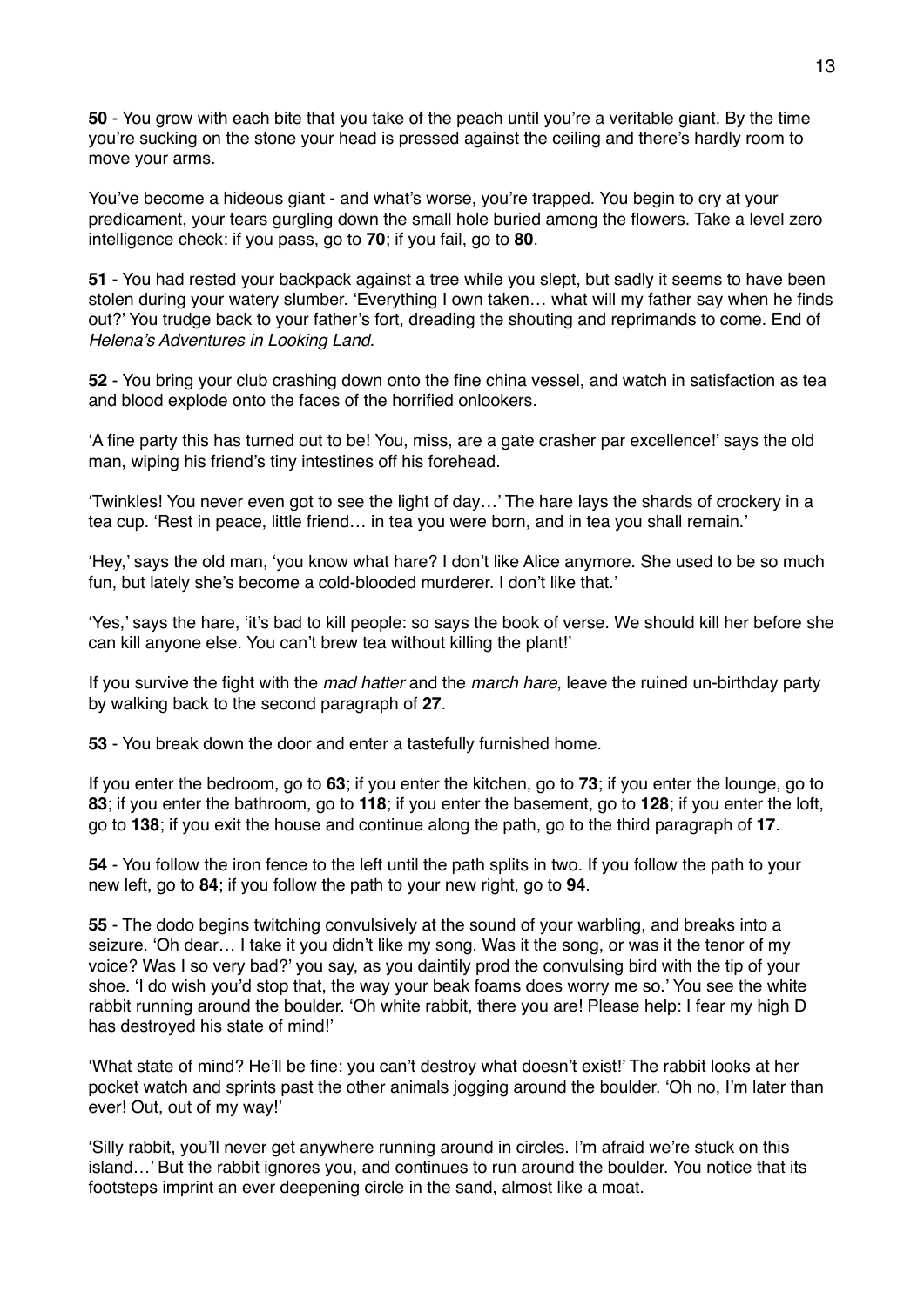'How soft the sand must be!' you cry as the rabbit disappears into her self-made trench. You lean over and peer down; you see the bunny bouncing far beneath the island, its white shape bounding out of sight. 'How far does the rabbit hole go?' you say, running after it.

You follow the tunnel for several minutes, and eventually reach a door flanked by two fat trolls. 'Halt!' they say in unison, 'who wishes to enter the queen of heart's realm?'

You curtsy. 'Excuse me good sirs, my name is Helena - glad to make your acquaintance. And with whom do I have the pleasure of speaking?'

The left guard points to his name-tag (which, being a troll's name-tag, is carved on a slate of rock). 'Oh, so your name is Tweedledum. That's a curious name for a troll! And your name… Tweedledee. How cute that they rhyme!' Tweedledum waves his club in your face. 'You're lucky you're a girl, otherwise I'd crack your noggin!' You smile innocently at the troll. 'Ah, the benefits of being a member of the weaker sex' you think to yourself.

'I apologise if I offended you, Tweedledum and Tweedledee. Now, may I come through?' You try to push past them, but they block your way.

'Go away little girl, your lack of cultural awareness is appalling!' says Tweedledee. 'Yeah: our names are very common ones for trolls. And it's not TweedleDUM, it's TweeDLEdum. Ignoramus!'

If you decide to walk away, go to **65**. If you attack them, go to **75**. If you do something else, write down what it is before going to **85**.

**56** - You yawn increasingly frequently, and have trouble keeping your eyes open. Before you know it you've nodded off where you sit.

You wake up by the riverbank in the middle of the night. 'Oh - it was all a dream! But I could swear it was real…' You rummage through your backpack, and indeed anything you acquired during your adventure is still with you. 'I wonder what time it is. Seven o'clock? The grasshoppers are still quite active, so it can't be so late. Still, I suppose I've missed my supper by now. But how strange… I don't feel quite so hungry as I suppose I should be, as if I really had eaten while I slept. Oh dear, I do hope Marissa has left dessert out for me. I remember her making trifle this morning, and I do like trifle so very much. But perhaps after all I've been through - in my dreams? - it's a trifling matter…' You collect your thoughts, brush the grass off yourself, and wander back to your father's fort. Gain 100 adventure points for finishing *Helena's Adventures in Looking Land!*

**57** - You follow your nose, and meet a caterpillar on a leaf sucking on a hookah. The spindly insect sees you, and blows a smoke ring in your face.

'What a lazy bug: it hasn't even bothered to eat the leaf it lies on. It's never going to become a butterfly at the rate it's going' you think to yourself. 'It probably hasn't done a decent day's work in its life.'

'Who are you?' it says, blowing another smoke ring in your face (or a smoke triangle, rather). You cough.

'Who are you?' it repeats, blowing a smoke star at you. 'Stop that,' you say, 'or I'll break your pipe! Weren't you brought up with any manners?'

The caterpillar looks at you sternly. 'My mother was eaten by a dodo: snatched right out of the tree in front of my eyes! I smoke to forget…' he sucks on his hookah, but the water gurgles fruitlessly.

'What, nothing left? Already? Oh, what I wouldn't give for some more of those sweet, sweet poppies!' If you have any poppies to give him, go to **14**; if not, you leave him to wallow in his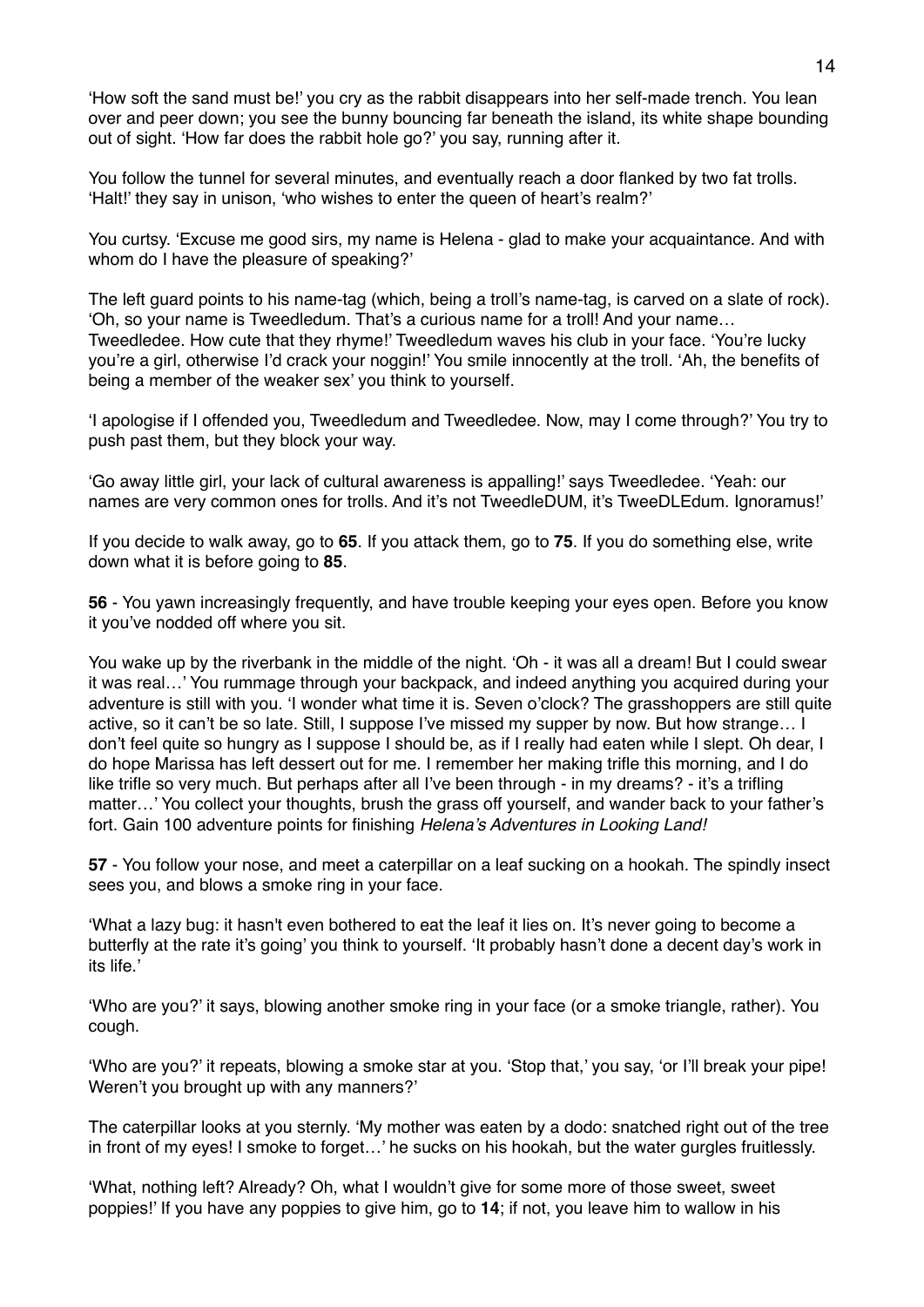sobriety by walking back to the second paragraph of **27**.

**58** - You keep following the path until it splits directly to your left and right. If you follow it left, go to **78**; if you follow it right, go to **88**; if you retrace your steps, go to **98**.

**59** - 'Well, no use standing around. Rather dangerous with those hulking wurms about!' you reflect. You walk away from the dead animal, eyeing the dodo that circles it overhead as you go.

You of course have no idea *where* you're going, and stumble through the desert for many hours, changing direction far more often than you should. If you don't have a day's worth of *provisions* take a level one constitution check: if you fail take one dice of piercing damage from the desert heat.

You lean next to a cabbage tree once you can go no further for the day, despondent about your situation yet not entirely put out. 'I must take heart from this cabbage tree' you think to yourself, patting its leafy trunk, 'for it not only provides nourishment (you may stuff as many cabbages in your backpack as you wish, which you may eat later as *provisions*), 'but it marks a progressive greening of this desert, and so suggests salvation is in sight.' You settle down and try to sleep but, even though you are exhausted, you're kept up by the needling blisters forming on your soles.

Take a level one intelligence or luck check when you wake up and begin walking once again. If you pass, read on; if you fail, go to the second paragraph of this section.

You continue hobbling through the desert the next day, and find that the vegetation does indeed become more abundant as you go. By lunchtime the trees are so numerous that their boughs twine into a near-contiguous canopy.

After some time you meet a man with an egg for a torso walking through the forest, pushing a large wheelbarrow through the verdant ramblage. You peer inside the small cart, and see that it's filled with large stones.

'Good afternoon Mr Egg: what are you up to?' you say, taking one of the rocks from his wheelbarrow and examining it with curiosity.

'Don't touch that unless you plan to help! I'm Mr Dumpty, chief engineer of the queen of hearts, and I've got to finish this wall by nightfall or she'll have my head!'

'What wall?' you say, looking around in confusion. 'And what head?' you think to yourself, for Mr Dumpty's face is painted on his torso's shell.

'Exactly! So lend me a hand, for Pete's sake!' If you help out, go to **146**; if you leave him to his fate, go to **136**.

**60** - You shrink down to the size of a rabbit once you've finished eating the sour fruit. 'It's lucky it was just a small one, for otherwise I may have dwindled to nothing... and then where would I have been?' You think to yourself. 'I suppose then I should have had to converse with atoms - atoms were discovered by Damocles - and I imagine atoms would have a very narrow view on life and be very dull indeed. But being this size isn't so bad. I suppose that by the time I'm a young lady I shall be almost back to where I was.'

You jump down the small hole nestled among the rhododendrons and watch as your dress billows out like a parachute. 'Golly, that's fortunate - it appears to be a long way down! I suppose I should have looked before I jumped. My sister wouldn't have approved of my recklessness: if I had fallen and sprained an ankle she would've told me I deserved much worse!' And indeed, you cannot even see the bottom of the hole.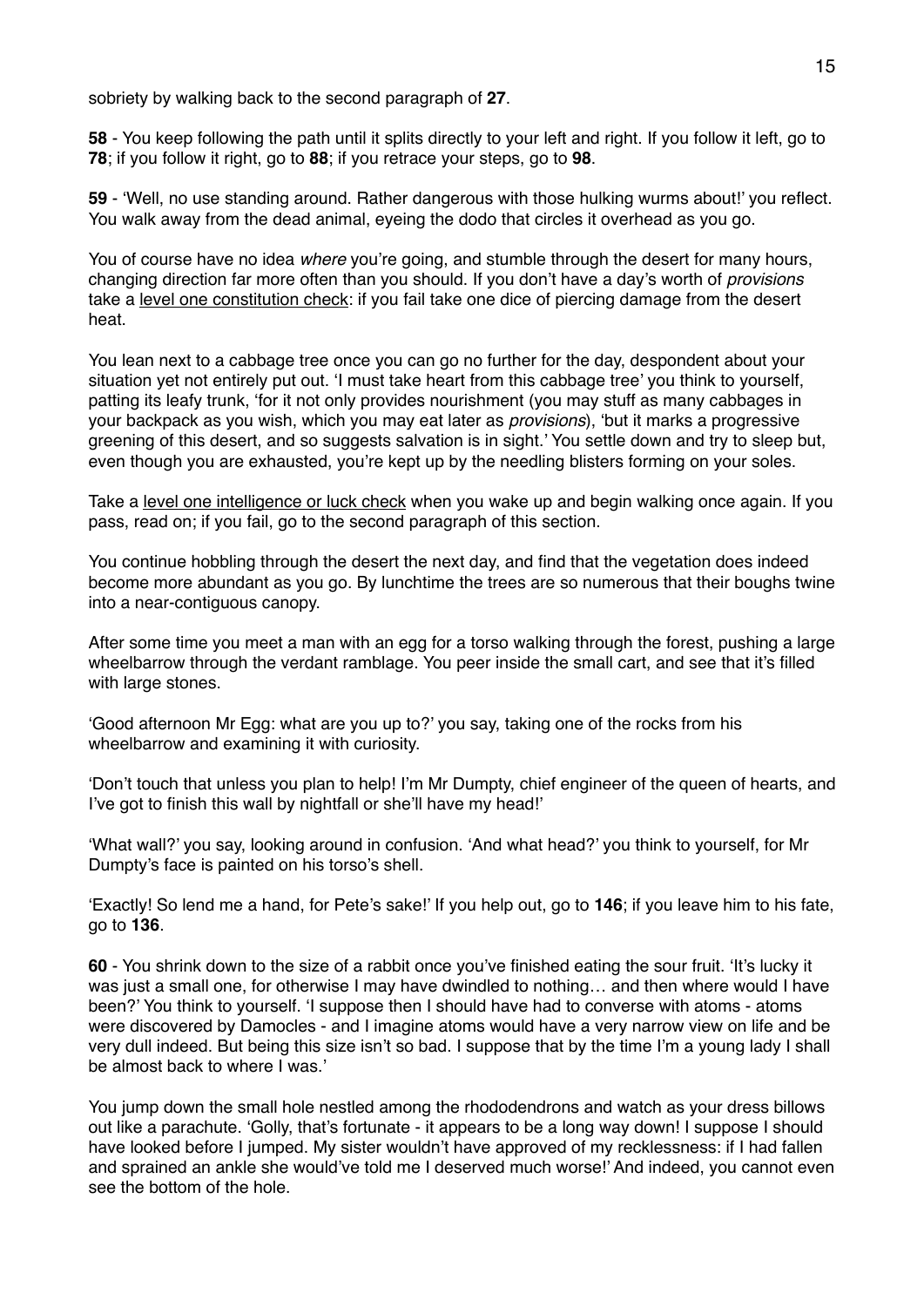You float down at a leisurely pace, passing a *jar of marmalade*, a *spoonful of sugar*, a *toy slingshot*, a white kitten you name *Snow Drop*, and a *vorpal blade* darker than a thousand nightmares along the way (take a level two speed check for each item: you manage to dart out your hand and take it if successful.) 'This descent takes too long by far' you think to yourself. 'I shall fall asleep before I land, and then awake before so too!' You take the opportunity to practice your arithmetic, attempting to calculate how long you should continue to fall for based on your speed and the distance left to be travelled, but find it awfully difficult without knowing X or Y.

After almost an hour you finally land. Go to **9** if you didn't cry in the garden above you, and **19** if you did.

**61** - You tell the strange animals that you're allergic to shellfish, and trek back along the corridor until it splits in two. If you follow it straight, go to **125**; if you follow it right, go to **6**.

**62** - Take a level one strength check: if you pass you manage to quickly sprint back to the second paragraph of **27**; if you fail the *little brown dormouse* gets a free attack on you as it bites your bum: go to the fourth paragraph of **52** if you survive its nibbling teeth.

**63** - You find a *lucky rabbit's foot* under the pillow and a *bugle* lying on the bedside table. You swipe both items before returning to the second paragraph of **53**.

**64** - You follow the hedge path alongside the fence, which sharply twists to the left after a short time. Along the way you find *half a mushroom* next to a patch of moss which says 'bite me'.

At the end of the path (for it's a dead end) is a nest and a treehouse. If you search the nest, go to **66**; if you enter the treehouse, go to **119**; if you turn back, go to **76**.

**65** - You storm off in a huff and return to the island. If you managed to teach the dodo a song, go to **95**; if you managed to send him into a seizure instead, go to **3**.

**66** - You rifle through the nest and find a beautiful empty egg shell worth 50 gold coins. If you take it, go to **124**. If you replace it with a *copper egg*, go to **135**.

**67** - You can hear the sounds of singing in this direction, although it's not nearly as measured as that drifting from the opposite direction. You open a gate (although it's connected to no fence, making it totally useless), and come across a hare and an old man at a tea party. The old man drinks earl grey from a top hat, and both sing a mad song about 'un-birthdays'.

'An un-birthday - now what on Trollworld is that? Too much caffeine I'd wager… it addles the brain!' you think to yourself, getting ready to leave the overhyped maniacs to their very un-special occasion.

'Take a seat, Alice!' says the hare, pulling out a chair. Sighing, you place your posterior on the tannin-stained foldout.

'Have some tea, Alice!' says the old man, taking a swig from his hat before passing it to you.

'But my name's not Alice! I'm Helena: pleased to ah, pleased to make your acquaintance' you say, not wanting to offend the lunatics as their meds obviously aren't all too effective.

You raise the top hat to your lips, but the old man takes it from you and puts it on his head. 'Alice, you can't drink tea from a hat: it ruins the fabric!' The hare distributes a pinch of tea leaves in the page of a spell book and rolls it, then lights it and puts it in your mouth. 'Tea is better smoked than drunk anyway. It's an aromatic 'erb is tea!' If you smoke the tea leaf cigarette, go to **32**; if you stub out the cigarette and read the spell, go to **42**.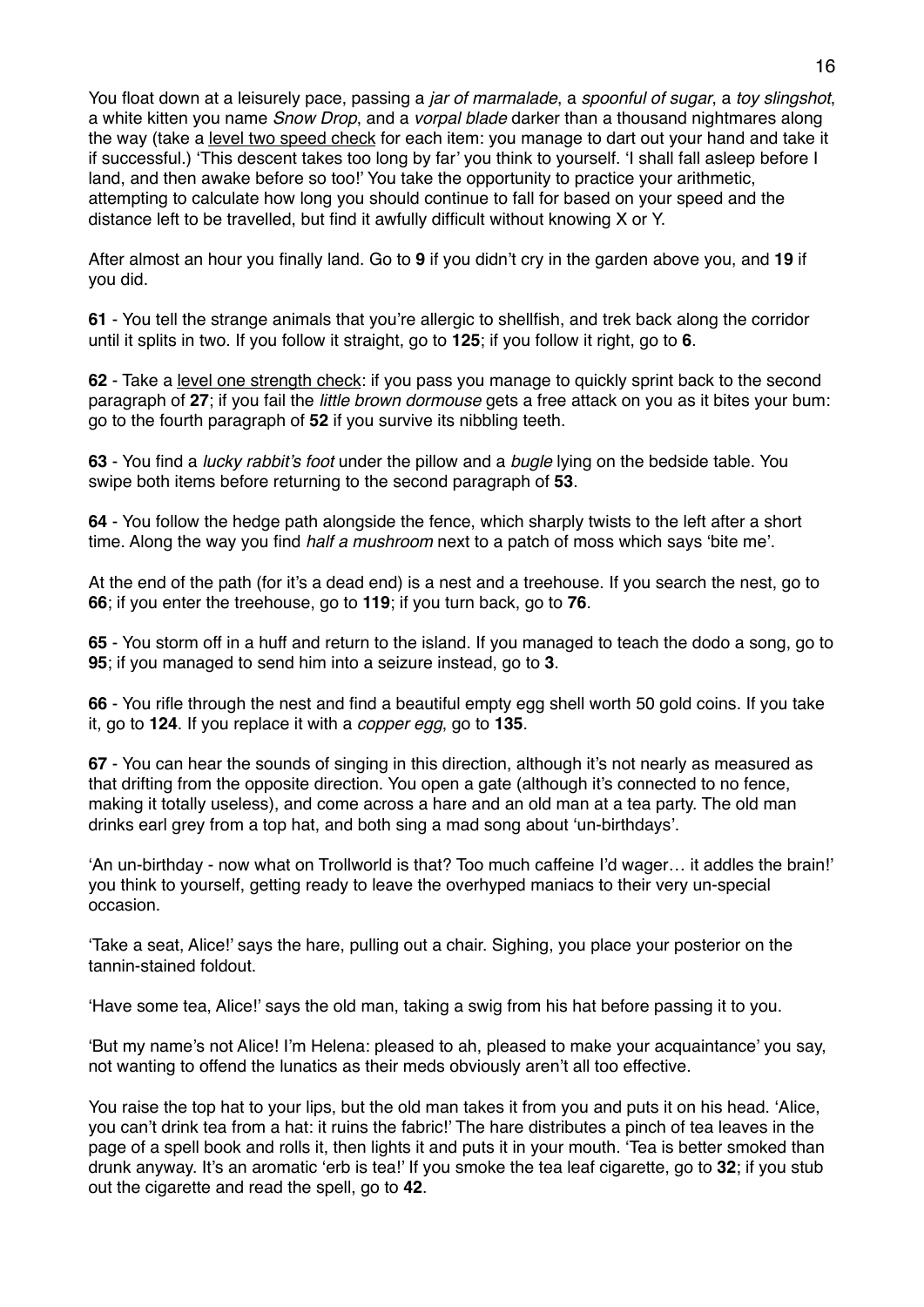**68** - You follow the path until you come across a cross-roads. Go to **38** if you follow the path to your left, **28** if you follow it to your right, **8** if you follow it straight ahead, and **18** if you retrace your steps.

**69** - 'Shoo - go away you horrid beastie!' you say, advancing on it with your weapon.

'Don't hurt me! I can't help my diet: if I don't eat this dear rabbit, I'll starve!' simpers the dodo in reply, looking at you with puppy-bird eyes. If you let it eat the rabbit, go to **89**; if you still want to drive the bird away, go to **79**.

**70** - You realise that if the peach made you larger there's no reason why the crab-apple couldn't make you smaller. You pluck the tiny fruit between your fingers, which is really no larger than a pea to you in your present condition, and eat it.

With a jolt you shrink down, all the way to the size of the crab-apple you ate. 'Oh dear! But it was rather delicious!' Not wishing to return to your father in such a diminutive state you pocket the *peach stone* and go to the second paragraph of **60**.

**71** - 'Off with her head!' yells the queen. 'Do you take me for a fool? Do you think a queen wouldn't know the realm's duchesses by sight?' Her lackeys drag you off to the block to have your head removed from your head.

**72** - Take a level two charisma check: if you pass you manage to calm their nerves, and go to **86**; if you fail you must fight the *little brown dormouse*, and go to the fourth paragraph of **52** if you survive its nibbling teeth.

**73** - The kitchen contains shelves full of identical boxes. You open one of them and shake its contents into your hand. 'Carrots? An awful lot of carrots to put in one's dinner… is the owner of this house a vegetarian?' you think to yourself. The box is emblazoned with the words 'eat me': if you do so, go to **93**; if you're a carnivore, white, red, and blue, go back to the second paragraph of **53**.

**74** - Not wishing to be near such brutish creatures, you walk away from the fenced in rose garden until you've arrived back at the entrance to the maze.

'Oh dear, I'm not making any progress at all!' you think to yourself. If you follow the corridor to your left, go to **34**; if you follow the corridor to your right, go to **24**; if you retrace your steps, go to **44**.

**75** - Brave, brash, perhaps even a little foolish…

If you survive the fight with *Tweedledum* and *Tweedledee* go to the second paragraph of **13**.

**76** - You walk back along the path until it splits in two. If you turn left, go to **74**; if you keep going straight, go to **54**.

**77** - You warm up by singing a few scales, then belt out your question in d minor. Take a level two dexterity check and a level one charisma check, and add any singing and music talents to your roll. If you pass both checks, go to **97**; if you fail either check, go to **4**.

**78** - You walk a little way, and quickly find a hedge corridor snaking down to your left. You may follow it at **6**, keep walking ahead to **16**, or turn back to **125**.

**79** - Although dodos are naturally averse to attacking living creatures, preferring to feast on the deceased as they do, they will defend a particularly juicy cadaver if necessary. If you survive the fight with the *dodo* you finish digging the grave, give the rabbit a good, christian burial, and walk away from the gristly scene to the second paragraph of **59**.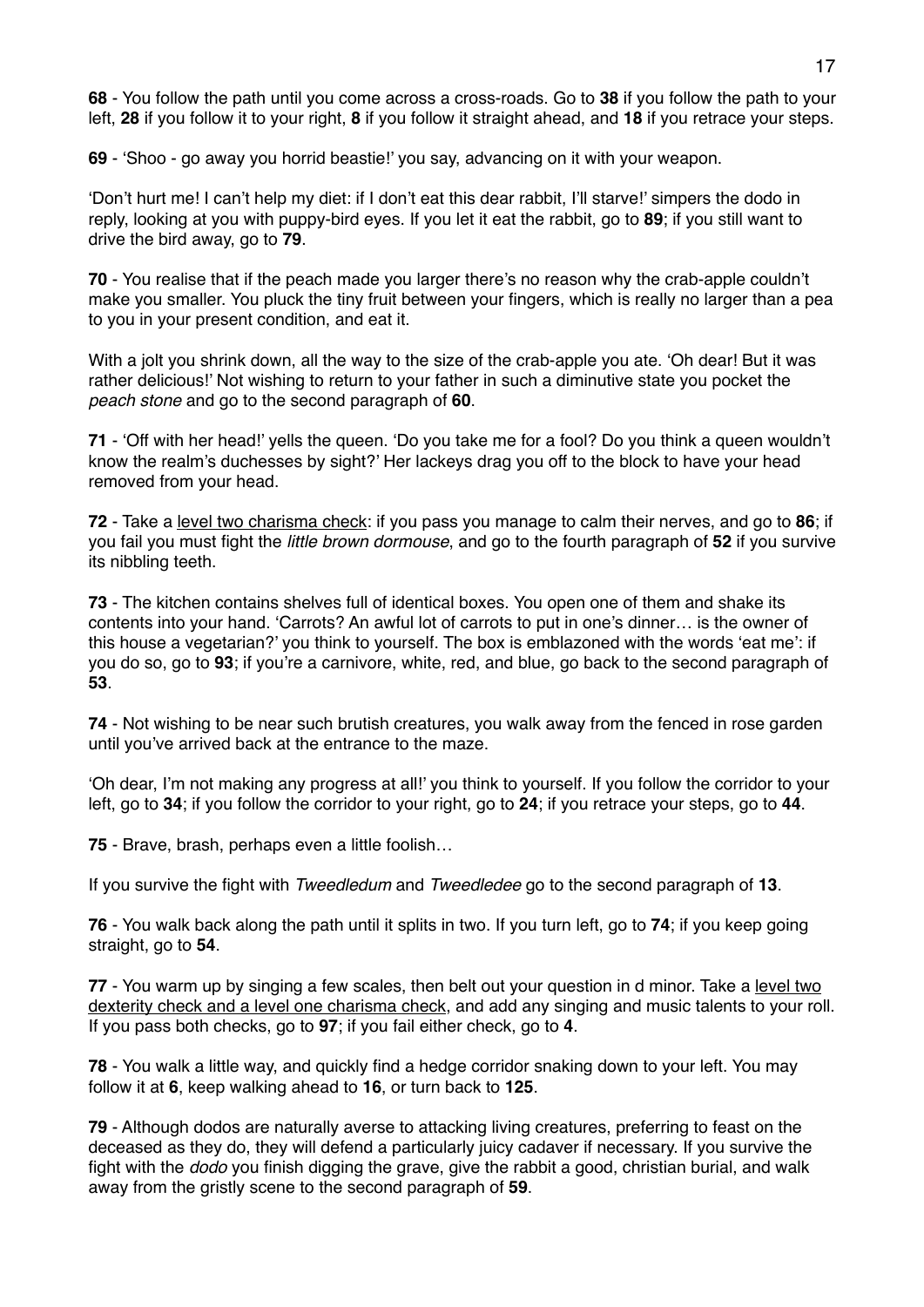**80** - You really can't see any way out, and continue to cry and cry. The small hole eventually becomes filled with your tears, which overflow the cavern you stand in instead. The waterlogged corpse of the white rabbit floats up from the hole and bobs around in the briny water, which rises and rises up to your chin before swallowing you. A sad way to go in more ways than one!

**81** - You strike out wildly through the forest, hoping to run into a lead on the queen of hearts. Take a level two luck check: if you pass, go to **22**; if you fail, go to **110**.

**82** - Out comes his hand grasping… the white rabbit!

'White rabbit! Oh, I'm so glad to see you: I've been searching for you all through the woods! White rabbit, have you ever tried smoking a cup of tea?' You place the cigarette in its mouth and pat it on the head.

The bemused bunny spits out the ciggy and frees herself from the old man's grasp. 'I do wish you'd stop doing that Nathaniel! You know I'm late for my date with the queen!' The rabbit bounds away from the tea party, looking at her pocket watch in horror.

'Wait!' you cry, chasing the white rabbit through the forest to **22**.

**33** - Curious to discover who occupies this elegant McMansion, you rap your knuckles against the door. Nobody answers. If you leave the house, go to **43**; if break in, go to **53.**

**83** - You swipe a *carrot biscuit* which says 'bite me' from off the plate, and three *candles* from the dining table. If you eat the biscuit, go to **7**; if you don't feel peckish, go back to the second paragraph of **53**.

**84** - You follow the hedge path and come across a villa. Two fish-faced messengers, wearing wigs, stand by the door.

'An invitation to play crochet, addressed to the duchess, from the queen!' one messenger cries. 'From the queen, to the duchess: an invitation to play crochet!' cries the other.

If you tell them that you're the duchess, go to **120**. If you ask them where the queen is, go to **130**.

**85** - I hope you decided to suck on that *peach stone* you pocketed earlier: if that wasn't what you did go back to the paragraph you were at before (if you cast *know your foe* on the trolls you may look up *Tweedledum* and *Tweedledee* in the creature appendix before returning there).

You grow as you suck on the stone until you tower over the two trolls by more than a head. 'Now, let me through!' you say. Take a level three charisma check, and add your augmented personal adds to the roll: if you pass, go to **13**; if you fail, go to **23**.

**86** - 'I'm sorry, I didn't mean to make you mad… I just didn't want the spell to go to waste' you say apologetically.

'Why is a raven like a writing desk?' says the old man, instantly mollified by your banal pardon - or perhaps forgetting that his small mysterious friend had intended to hurt you in some manner.

'Oh, riddles! Now let's see… a raven… a writing desk… I haven't learnt this one…'

The hare taps its skull. 'Use it or lose it!' Take a level zero intelligence check: if you pass, go to **96**; if you fail, go to **11**.

**87** - 'Oh you will, will you? Well I'd like to see you try!' You grab the rose by her stalk and pull for all you're worth. Take a level three strength check: if you pass, go to **2**; if you fail, go to **12**.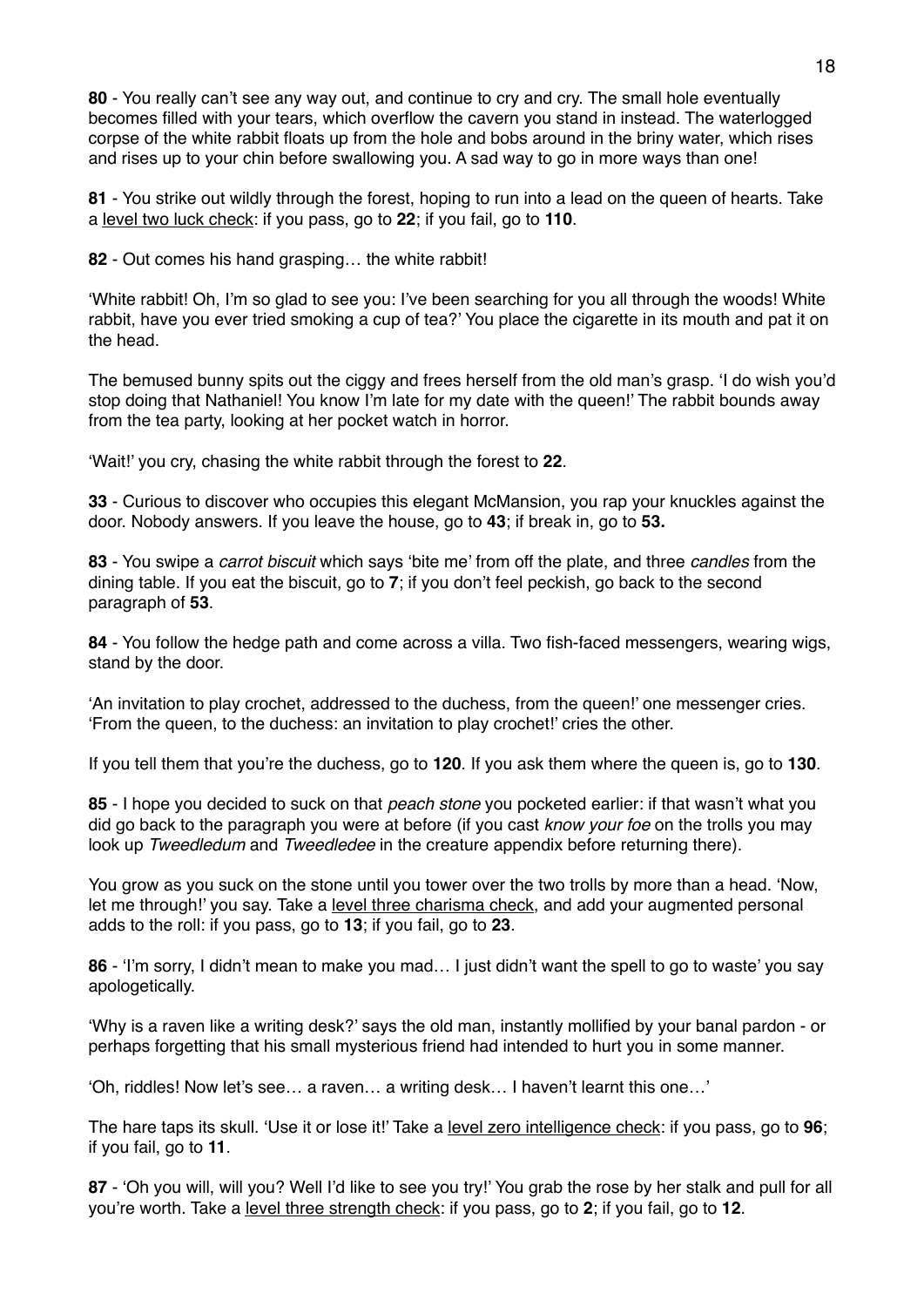**88** - You follow the path and emerge in a wax sculpture garden. All of the monuments are of the queen of hearts, in a variety of styles. In the hedge wall, on one side of the garden, is an archway leading out of the maze.

'Welcome!' says a man in a beret with a thin moustache. 'Have you come to admire my works, mademoiselle?'

'No' you say, 'Pardon sir, but I'm no aficionado of the fine arts - I'm just a lost little girl. Could you tell me where to find the queen?'

The artist looks a little forlorn at your words. 'She's playing chess at the moment outside the maze, and I expect she'll play crochet in the rose garden afterwards. While you wait for her to finish checkmating her rival queen, why don't you contribute to my collection?

If you possess *wax*, a *chisel*, and a heat source, and you pass a level one intelligence and dexterity check, go to **129**. If you don't, go to **145**.

**89** - As you watch the dodo eat his fill, your stomach begins to rumble. 'Come to think of it, I haven't eaten since morning tea. If I had an oven, I shouldn't be surprised if I joined in... is that macabre?' The large bird gulps down the last grisly hunk of flesh, then gives a sickly smile.

'Thanks for your understanding, little girl. I'm a slave to my biology, what can I say?' The dodo burps in satisfaction.

'I've never heard a bird burp' you say, as you place the skeleton in the hole you've half-dug. 'Or sneeze, or cough… or talk for that matter.'

The dodo sniffs. 'Well, why shouldn't we: we're human too, aren't we?' You suppose the bird doesn't know so much about biology as he pretends to.

The dodo stretches his wings, and dips his head in a kind of bow. 'Well, I'll be off then. Nice knowing you, little girl.' The dodo begins to fly away, but you grab it by the leg.

'Wait - take me with you! I'm so very lost in the middle of this desert, and there's so many giant worms about' you say, presumptuously clambering onto his back.

'Oho - who's begging now!' the dodo smirks. 'Well, I suppose you've earned a favour: where do you want a lift to?'

You think about this for a second, then reply: 'I want to meet the queen of hearts and tell her that the rabbit won't be able to make her date.'

'Your grave!' he says, running along the desert runway. You grip his rough plumage as he takes off.

He flies you over the desert, which becomes more and more scrubby over time. Soon you can make out wispy tea trees, then shady cabbage trees, and eventually the curious vegetation all bursts and blends into an opaque canopy. Up ahead you see an elm spangled hill rising out of the forest, on the summit of which lies a palace surrounded by a maze of hedges.

'I'll take you to the edge of the queen's garden, but no way am I going any further in! She's issued a bounty on my head for eating her favourite butterfly!' The dodo glides down and deposits you at **99** before hurriedly taking back to the skies.

**90** - You retch from the violent movements of the storm, and your strength begins to fail you. You slip under the water once, twice, and thrice, drifting down, down, and down into fitful slumber.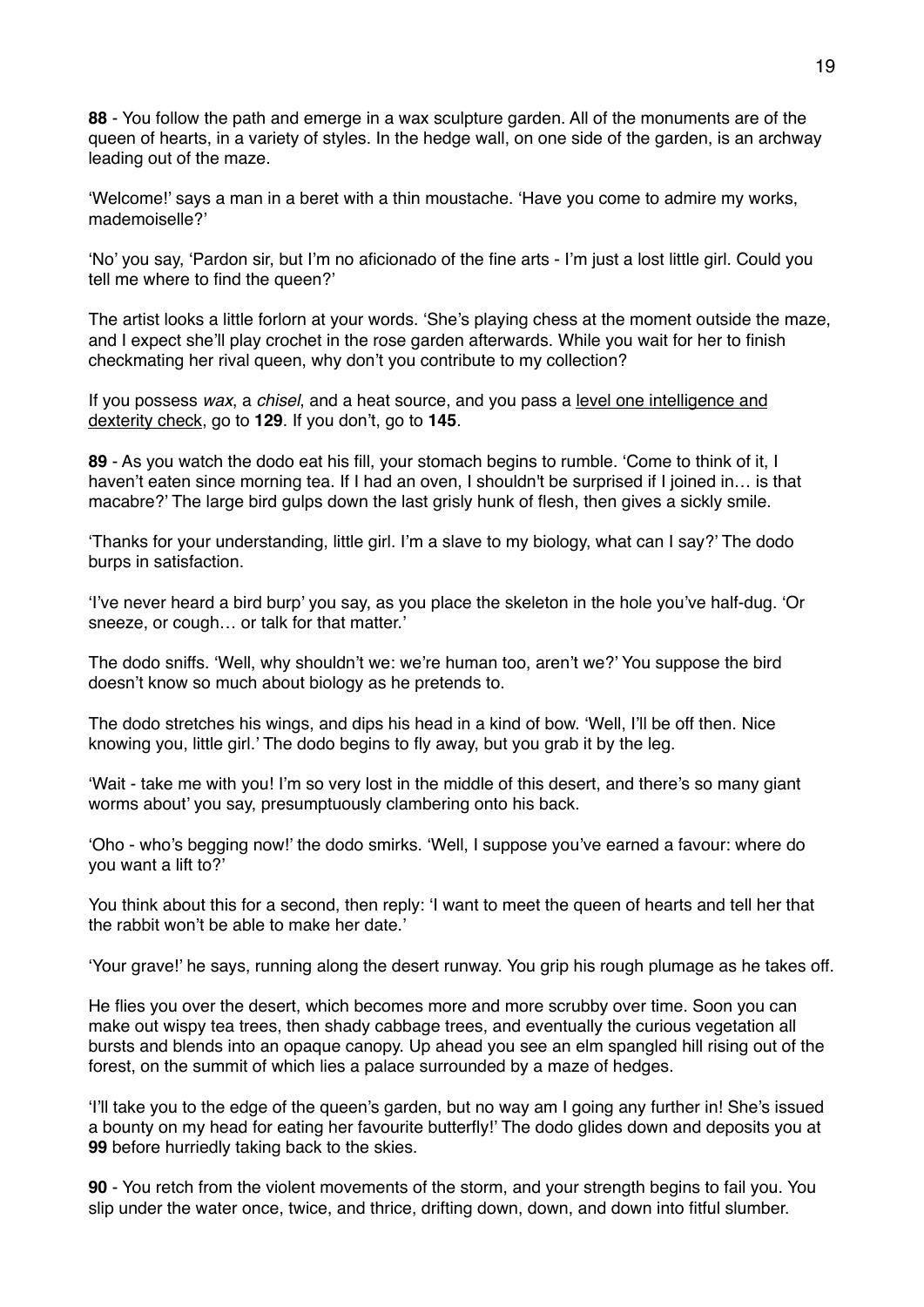You wake up in the river where you first saw the white rabbit. 'Oh, I see: I must have fallen asleep and rolled down into the water!' You walk onto the bank and wring out your clothes before you catch a cold.

Take a level one luck check. If you pass, go to **43**; if you fail, go to **51**.

**91** - 'Well then', says the queen of hearts, handing you a crochet hammer, 'I suppose you'll have to take her place!'

An ogre places a hedgehog in front of the queen, and she smashes it with her hammer. 'Your turn' she says as one of her subjects places a quivering hedgehog in front of you too.

While the queen notes with fury that her roses are dripping paint, her husband leans over and whispers in your ear: 'just play the game straight and fair, the way she likes it. She'll make you regret it if you don't, knowing her temper…'

If you protest to the queen that this isn't crochet as you know it, go to **101**; if you make a show of whacking the poor hedgehog, but really only tap it, go to **107**; if you whack it with as much force as you can muster, go to **121**.

**92** - Out comes his hand grasping… an unfamiliar white rabbit.

'I there's a lot of white rabbits in the world' you think dejectedly. 'Especially considering how they breed like goblins.'

You thank the old man and the hare for the lovely magic trick and walk back to the second sentence of **27**.

**93** - The vegetable goes 'snick!' as you snap it between your teeth: you take two bites and immediately begin to grow. 'I fear a three-bedroom house is too small for me now!' you think to yourself as your legs burst out the front and back doors and your arms poke out the windows. 'In what room will I find space to host guests?' you wonder aloud, your booming voice rattling the glass panes.

Go to **100** if you fought the *dodo* over your song, **39** if you haven't fought a *sand wurm* or the *dodo*, **49** if you have fought the *sand wurm* and you flew on the *dodo*, and **100** if you fought the *sand wurm* and the *dodo*.

**94** - You stroll along the path until it splits in three: if you follow it to the left, go to **8**; if you follow it to the right, go to **18**; if you follow it straight, go to **28**.

**95** - Fortunately the dodo is still on the island when you return, perched on the rock and practicing the tune. 'Mr Dodo, you've got to help me! Two mean trolls guard a door down there, and they won't let me pass!'

The nautically inclined bird stops singing and starts sweating bullets. 'Trolls? Stay away from them - they work for the queen!' You think back, and do remember that they wore a silly uniform covered in hearts.

The dodo bends down so that you can climb on. 'We gotta get outta here - they could come up any minute!' You clamber onto his back and grip onto his feathers as he takes to the skies.

'Mr Dodo, that's cheating! You're meant to be a sailor!' you say as you fly over the weltering sea. 'No time for that now! Now, where do you want to go? You tell him that you want to go find the white rabbit, who's meant to be meeting the queen.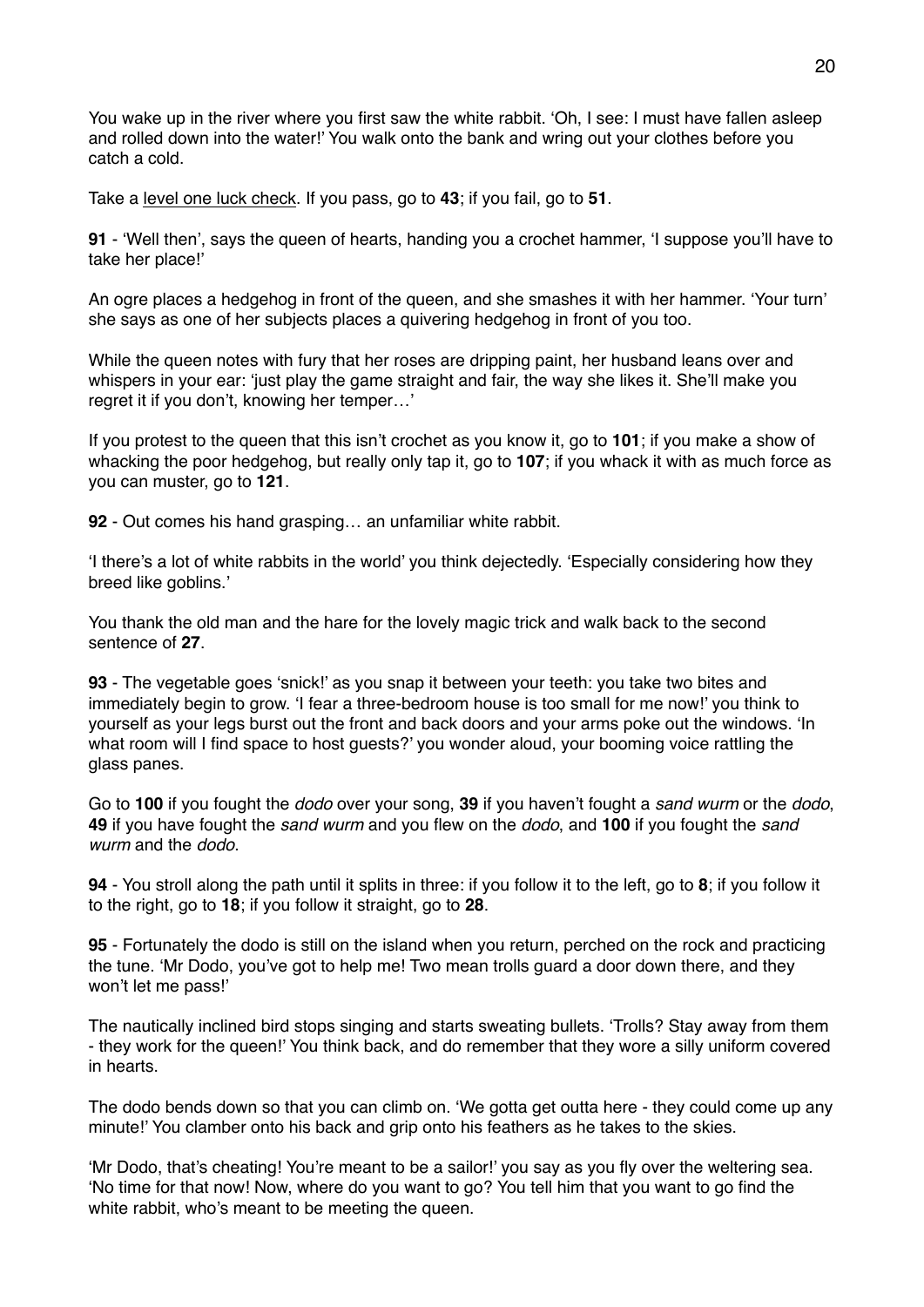'You've got a death wish you do! Out of the frying pan and into the fire, eh? I'll drop you off, but don't expect me to hang around!' You thank the brave bird for his help.

He flies you over a forest of waves, underneath which you can make out a canopy. 'An underwater woodland? Queerer and queerer!' Up ahead you see a elm spangled hill rising out of the water, on the summit of which lies a palace surrounded by a maze of hedges.

'I'll take you to the edge of the queen's garden, but no way am I going any further in! She's issued a bounty on my head for eating her favourite butterfly!' The dodo glides down and deposits you at **22** before hurriedly taking back to the skies.

**96** - 'Ah!' you say, 'because they both have quills!'

'Wrong!' says the old man, 'a logical answer!' You frown and puff away at your tea, blowing the smoke out your nose like a little dragon.

'What's the difference between a hawk and a handsaw?' says the hare. 'Oh dear, I better impress them this time!' you say. Take another level zero intelligence check: if you pass, go to **21**; if you fail, go to **11**.

**97** - The flowers, impressed with your singing, begin to accompany you:

'Where, or where, could the queen of hearts be? Tell me where she is if you saw her recently! She likely has a palace, likely rather close, And she meets with a white rabbit which is late and quite morose.'

You end on an F so low and earthy that the flowers around you grow a little. 'My dear, that was simply divine! Oh, you must join the choir!'

You curtsy. 'Thank you miss flower, but I really must decline - I'm looking for the queen of hearts, you see.'

'Oh, the queen: I'm sorry dear, I get so caught up in the music that I rarely pay attention to the lyrics! Just follow the heart trailer and you'll be there in no time. And take this before you go: a beautiful voice should be accompanied by a beautiful face.' A cluster of poppies entwine themselves into a *poppy circlet*, which you place on your head. You thank the rose and lift a vine covered in heart-shaped leaves from beneath the litter. You walk with it in your hands to **22**.

**98** - You walk back along the hedge corridor until you come back across the locked gate on your left. If you have something that makes you shrink and something that makes you grow, go to **48**; if you don't you may retrace your steps back to **58**, or walk ahead to **68**.

**99** - You enter a maze of hedges on the slopes of a hill, which seems to be in the shape of a square. 'I suppose this maze can't be too complicated, otherwise the gardeners would always get lost' you think to yourself. 'I hope I get to the palace quickly, or maybe even run into the queen along the way… this hay fever will be the end of me if I don't (reduce one attribute by one for the rest of the adventure for each section you read in the maze.)

Three columns branch out from the entry point: one going to your left, one to your right, and one up ahead. If you walk along the first, go to **24**; if you walk along the second, go to **34**; if you walk along the third, go **44**.

**100** - You're hopelessly stuck, and there's no sign that the owner of the house is coming back soon. You're left stuck in the house for two night and days (and left almost dead from the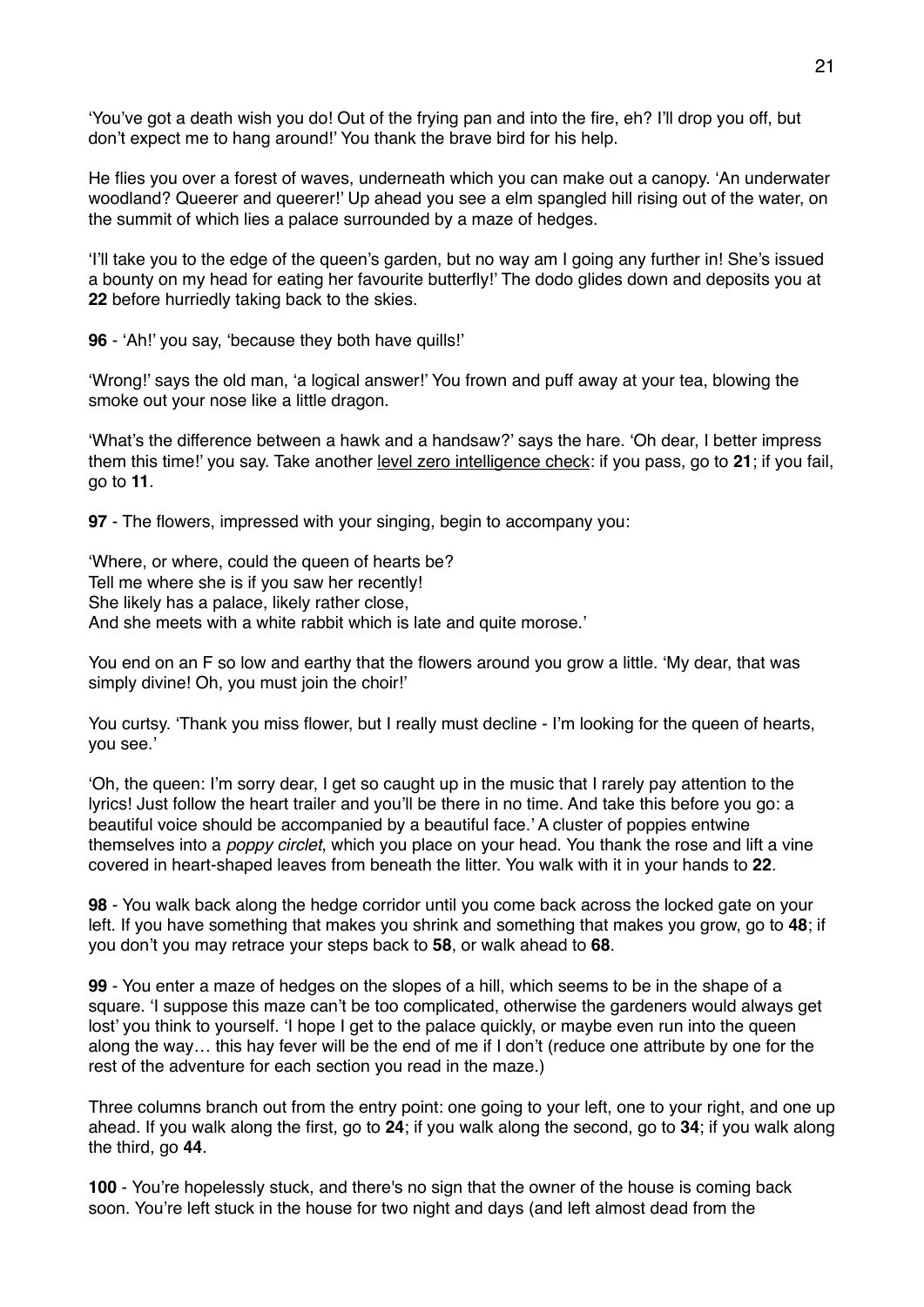experience: permanently lower your strength and constitution by one each).

 'A… little help!' you wheeze out as a lizard walks past with a ladder, 'I ate something… I shouldn't have!'

The lizard looks at your haggard face and chapped lips in concern. 'Jacob'll help you out, will jacob. Don't frown guvnoress, I'll be down the smokestack in a jiffy!' The wiry reptile leans his ladder against the side of the house, flits up, and jumps down the chimney.

Your fork-tongued saviour lands in the fireplace ashes, then slithers into your mouth. 'Hold on missy, you'll be right in no time!' If you start chewing him, go to **31**; if you leave him be, go to **41**.

**101** - 'Off with her head!' screams the queen. 'Who dares criticise my home brewed rules?' Two of her subject trolls frog march you to the chopping block and model the game for you by bringing down their cudgels upon your head.

**102** - 'Oh' you say, stepping back from the tree. 'Well, very well! Thank you Mr Kitty Cat: I was rather alarmed at the prospect of blindly wandering this strange forest without a guide.'

The cat grins even more widely. 'Tell me, little lost one - where do you want to go? I know the area like the back of my paw.' It rearranges its stripes as it talks, seemingly for its own amusement.

'I'm trying to find the queen of hearts: is she close by?' you ask, almost drowned out by the cacophony of wild birds and beasts lurking around you. 'And could you stop doing that? You're making me rather dizzy.'

All but the tail of the curious cat disappears, which points up the hill. 'Just go up, up, and away!' says the mouser before completely blinking out of existence. 'Up... up... up...' echoes its disembodied voice around you, the sound of its recommendation slowly drifting upwards.

'How disconcerting!' you think to yourself. 'I've once seen a cat without a voice, but never heard a voice without a cat!' Snow Drop mews in confusion at the disjunctive situation.

You follow the perplexing cat's recommendation and trek up the slope. 'Don't worry Snow Drop, soon we'll be safe and sound in the palace!' you say, stroking the kitten in your arms and picking the leaves out of its glossy coat. The diminutive feline purrs at your purring words as you emerge from the brush and stumble across a large hedge maze. Go to **22**.

**103** - The genie closes its eyes in concentration, and you hear its voice in your head teach you how to cast the spell *enervation*. You thank the powerful spirit and return back along the path to **76**.

**104** - At the end of the tunnel you find a *mother rat* guarding a clutch of a dozen *rat eggs*. If you survive the fight you crawl out of the tunnel and walk back to the second paragraph of **53**.

**105** - You follow the path back until the path splits in two. If you follow it left, go to **94**; if you follow it right, go to **115**.

**106** - Take a luck check: if you pass at level one you find a cabbage tree, and if you pass at level two you also find a tumtum tree. Harvest as many *cabbages* and *pliable fruit* from the respective trees you find before returning to the second paragraph of **27**.

**107** - 'Off with her head!' screams the queen. 'I have no love of weaklings!' Two of her subject trolls frog march you to the chopping block and model the game for you by bringing down their cudgels upon your head.

**108** - You spend several hours helping the egg-man build the wall as best you both can. After much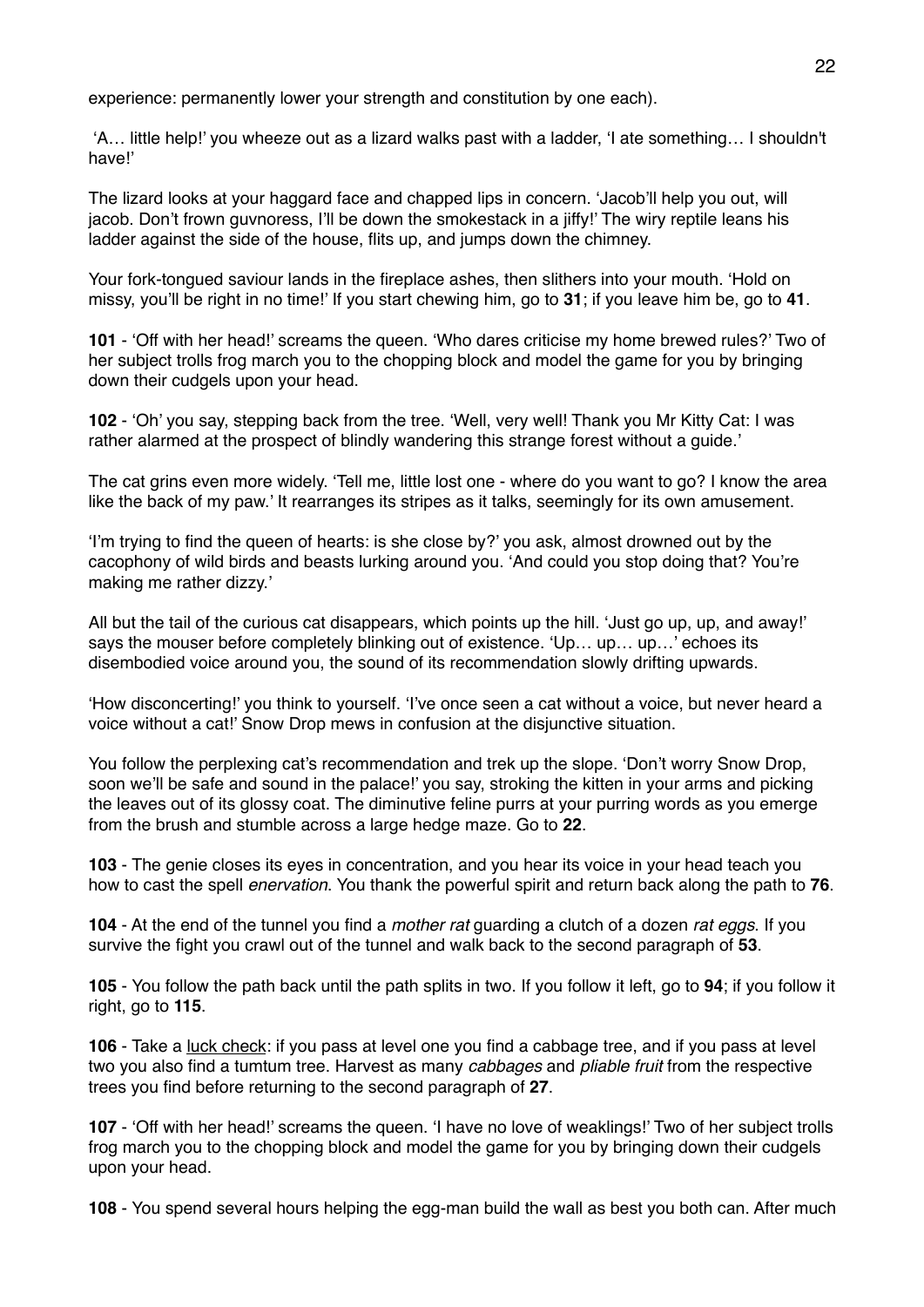huffing and puffing the bulwark's finally finished.

'Well sir, it's finished… but what good is it? It's ever so tiny.' You look down at the one-foot high barrier in dismay.

Mr Dumpty winks, crouches, and points at a little caterpillar trying to climb the wall. 'See that? That's all we're trying to keep out of the queen of heart's realm. Not invading armies, not goblins, orcs, or trolls, just those. She hates them!'

'But won't they just crawl around the wall, sir? After all, the wall's only a few feet long.' To demonstrate your point you begin to circle the childlike fortification.

The egg-man jabs at the caterpillar with his finger. 'Is that one going around? Bugs are stupid, they won't think of that!' He looks at you triumphantly.

'It's fine, as long as it's structurally sound. So now, time for the final test…' Mr Dumpty sits on the small wall, which collapses under his weight.

'Oh no: the queen's horses and men will be here to check on it at any minute!' says the egg-man, holding the tip of his torso in alarm. Go to **136**.

**109** - Thirsty, you decide to drink from the stagnant wishing well. The effect is almost immediate: you're overcome with severe nausea. Lower your strength and constitution by two each for the rest of the adventure before returning to the final paragraph of **30**.

**110** - You spend all day stumbling blindly about, but only manage to get yourself hopelessly lost. 'Oh well', you think to yourself, 'I'll rest tonight and continue tomorrow. What's the rush?' You lean against a moss-covered rock and go to **56**.

**111** - The queen of hearts smiles kindly at you. 'A surface dweller, eh? Well then… if our realm isn't good enough for you, begone!' Go to the second paragraph of **56**.

**112** - 'What, a wildcat?' you sneer, 'I think not! I hate cats anyway, I'm allergic. Go away!' If you cast *oh go away* on the cheshire cat, go to **27**; if not, go to **37**.

**113** - You wade into the red and white brawl, hacking away in a most unlady-like manner. Each round, take a strength, dexterity, and luck check, along with two spite damage. Once you've passed 10 levels worth of checks, go to **126**.

**114** - The genie closes his eyes in concentration, and transforms into a pouch of 500 gold coins. 'I shall be released once you spends me. Let us hope you aren't a miser!' You thank the powerful spirit and return back along the path to **76**.

**115** - You walk along the hedge path for several minutes until it splits in two. If you follow it left, go to **64**; if you follow it right, go to **74**; if you turn back, go to **54**.

**116** - You indeed feel lucky: your luck is permanently raised by one. Return to the final paragraph of **30**.

**117** - The passage is long and exhausting. After almost an hour it finally twists upwards and outwards of a stump in the middle of a forest. Go to the second paragraph of **27**.

**118** - Inside the bathroom is a medicine cabinet containing all sorts of jars and bottles, such as *aspirin*, *cod liver oil*, and *anti-histamine tablets*. You swipe it all before examining yourself in the looking glass mounted on the cabinet door…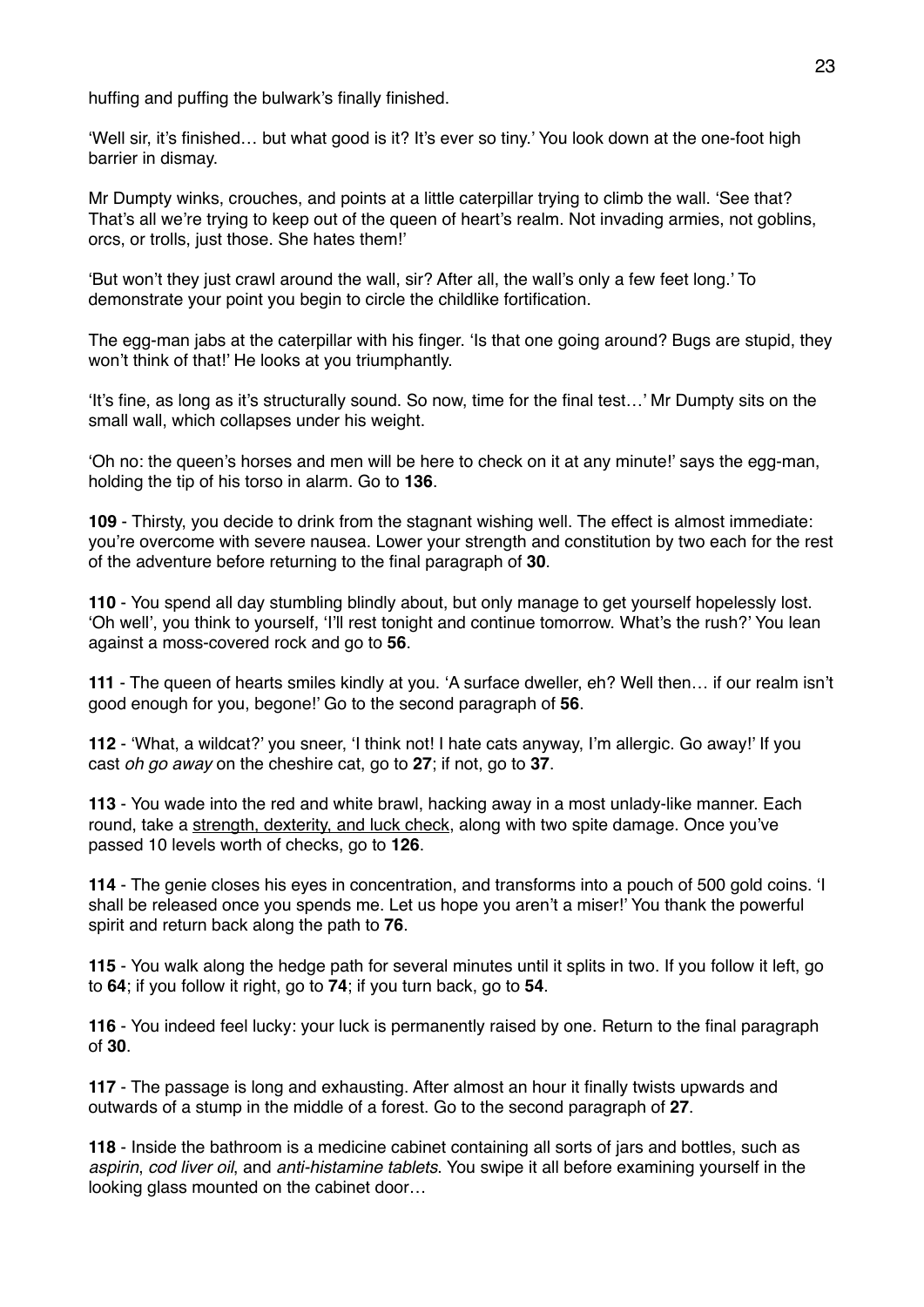Take a level one wizardry check. If you pass, return to the second paragraph of **53**. If you fail, go to **56**.

**119** - You climb into the treehouse, and find an obese man inside lying on a bed of shells under a ceiling covered in wax stalactites.

'Urghhh…' exclaims the man, rolling onto his side to face you. 'You wouldn't believe how many oysters I've eaten over the past fortnight…'

'Is shellfish quite fattening? I thought it was slimming rather, especially when it's off and you're forced to heave your meal' you say, eyeing the morbid man with no small measure of disgust.

The roly-poly man clutches several of the shells, and holds them under your nose. 'Seven thousand. I ate seven thousand of the buggers, and I regret eating the lot… now I'm too fat to even chisel off all that earwax I've flicked onto the ceiling.'

'The glutton really is rather gross' you opine to yourself. 'If I were to clean your roof, what would you give me?' you say to him, your avariciousness trumping your judgemental attitude.

The bloated figure points to a *magic saw* and a *chisel* in the corner of the room. 'I used to be a carpenter, but I'm too glandular for such physical labour now' he says lugubriously. 'Take my tools once you've finished the job… along with the valuable *wax*, of course.'

You scrape off the ear wax, then thank the carpenter and take your leave. Go to **76**.

**120** - 'I accept the invitation. Inform the queen that I shall attend' you say, gracefully taking the *duchess' invitation* from the messenger's hand. You hurry back to **105** as the real duchess opens the door.

**121** - Take a level zero strength check. If you pass, go to **141**; if you fail, go to **107**.

**122** - You spend several hours helping the egg-man build the wall as best you both can. After much huffing and puffing the bulwark's finally finished.

'Well sir, it's finished… but what good is it? It's ever so tiny.' You look down at the one-foot high barrier in dismay.

Mr Dumpty winks, crouches, and points at a little caterpillar trying to climb the wall. 'See that? That's all we're trying to keep out of the queen of heart's realm. Not invading armies, not goblins, orcs, or trolls, just those. She hates them!'

'But won't they just crawl around the wall, sir? After all, the wall's only a few feet long.' To demonstrate your point you begin to circle the childlike fortification.

The egg-man jabs at the caterpillar with his finger. 'Is that one going around? Bugs are stupid, they won't think of that!' He looks at you triumphantly.

'It's fine, as long as it's structurally sound. So now, time for the final test…' Mr Dumpty sits on the small wall, which holds even under his ample weight.

'We've done it! Little girl, take this *copper egg* from me as a reward for saving my life - with maternal care, I'm sure it'll hatch quickly. The queen of hearts would have surely thrown me off a larger wall than this if I had failed!' You thank Mr Dumpty and continue on to the second paragraph of **136**.

**123** - You sprint around the raging melee and make straight for the final brook. 'Go mate, go!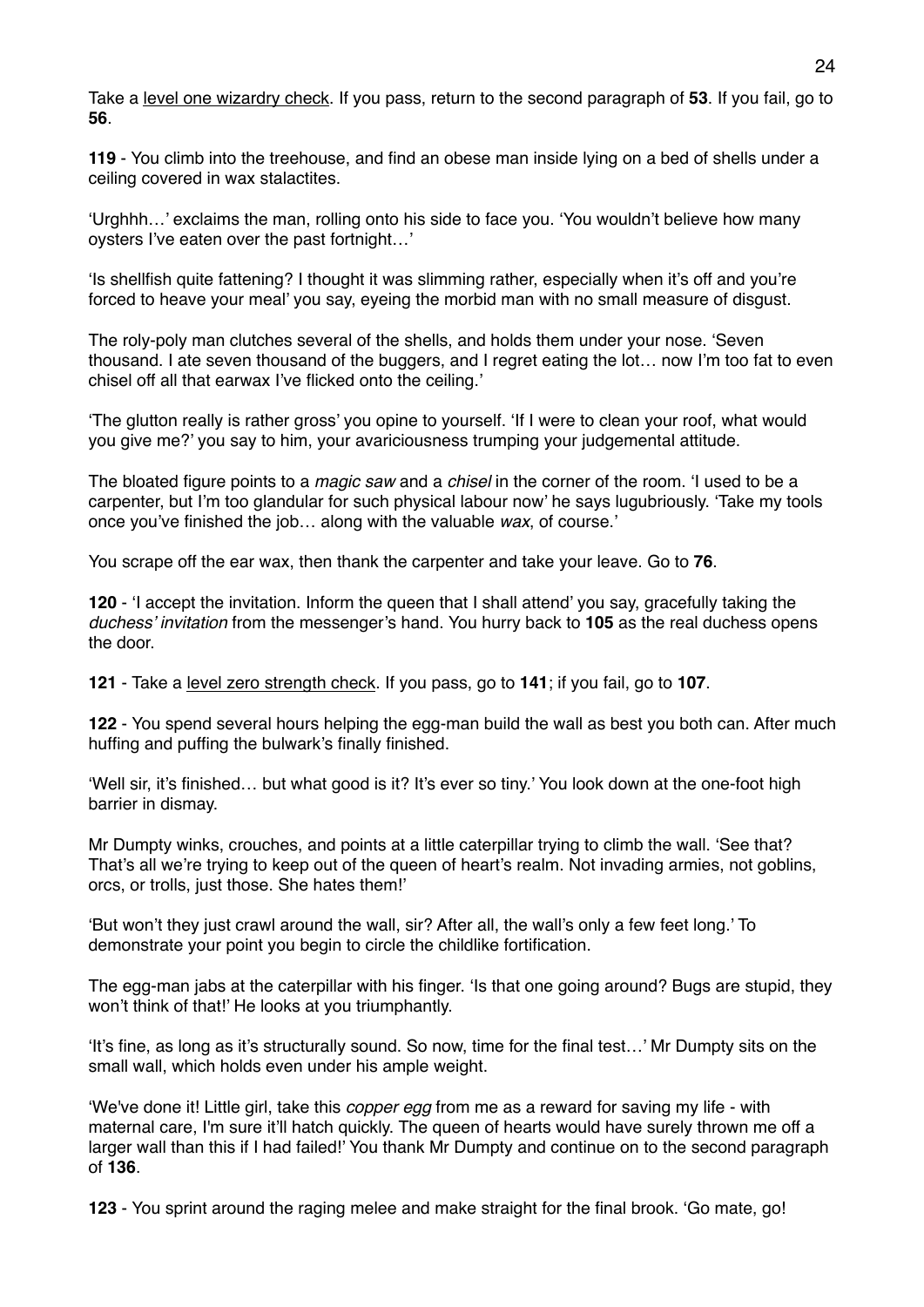C'mon! Bloody gorgeous, ya bloody bastard!' cries out the king of hearts as you dive across the little stream.

With blinding speed the rook of diamonds tackles you mid-air and pins you to the ground, dealing one dice of damage. Take a level one strength check: if you fail, go to **133**; if you pass, go to **143**.

**124** - As you gingerly wrap the precious eggshell in leaves, and place it in your backpack, you hear the sound of a bird.

'Serpent! Serpent!' squarks the bird as it alights on the tree. 'Get away from my babies - eat them and I'll peck your eyes out!'

'What's there to eat you mad finch, they've all hatched! And I'm not a serpent, I'm a little girl named Helena - pleased to meet you.' Even in times of crisis you make sure to remember your manners.

'Serpent! Serpent! Lies: serpents always tell lies! I've seen little girls before, and they don't go stealing eggs from nests… they play with their dollies, and curtsy, and say 'how do you do? Serpent!'

The *maternal finch* dive bombs you from the tree. If you survive the fight go to the second paragraph of **64**.

**125** - The hedge path quickly splits in two. If you follow it straight, go to **88**; if you follow it right, go to **98**; if you turn back the way you came, go to **78**.

**126** - Your valorous efforts slowly turn the tide of the battle in the king of heart's favour, until the diamond army is eventually routed.

'I admire your strength, pawn' says the red queen. 'Chess is a game where brawn trumps brains after all.' Go to the fourth paragraph of **144**.

**127** - The genie melds into your body and empowers you with his spiritual energy. One of your attributes is raised by two. You thank the powerful spirit and return back along the path to **76**.

**128** - You hear the skittering of *rats* after entering the basement, and soon two dice of the creatures are upon you. Although they are no bigger than the average specimen, they seem positively gargantuan to you in your present state.

If you survive the fight you may either return to the second paragraph of **53**, or crawl through the mouse hole - or rather rat hole - to **148**.

**129** - You tell him that you'll do your best, and warm your wax with your heat source so that you may roughly shape it into a human figure. Once you have done this, you deftly chisel away the wax until you have a pretty good likeness of the queen within your hands.

'Marvellous for one as young as yourself! I see a budding career opening up in front of you, young girl - take this semi-precious stone, and practice your sculpting skills on it!' You thank the artist as you take the *mountain tooth*, then take your leave and either return the way you came to **36**, or exit the maze to **134**.

**130** - The messengers point towards the rose garden with their fins. 'The queen will play crochet in an hour in the rose garden' one messenger says. 'In the rose garden, in an hour, the queen will play crochet' says the other. You thank them and turn back to **105**.

**131** - The genie closes his eyes in concentration, and drifts under the earth. Moments later the ground beneath your feet trembles. You jump aside, and watch in horror as the white rabbit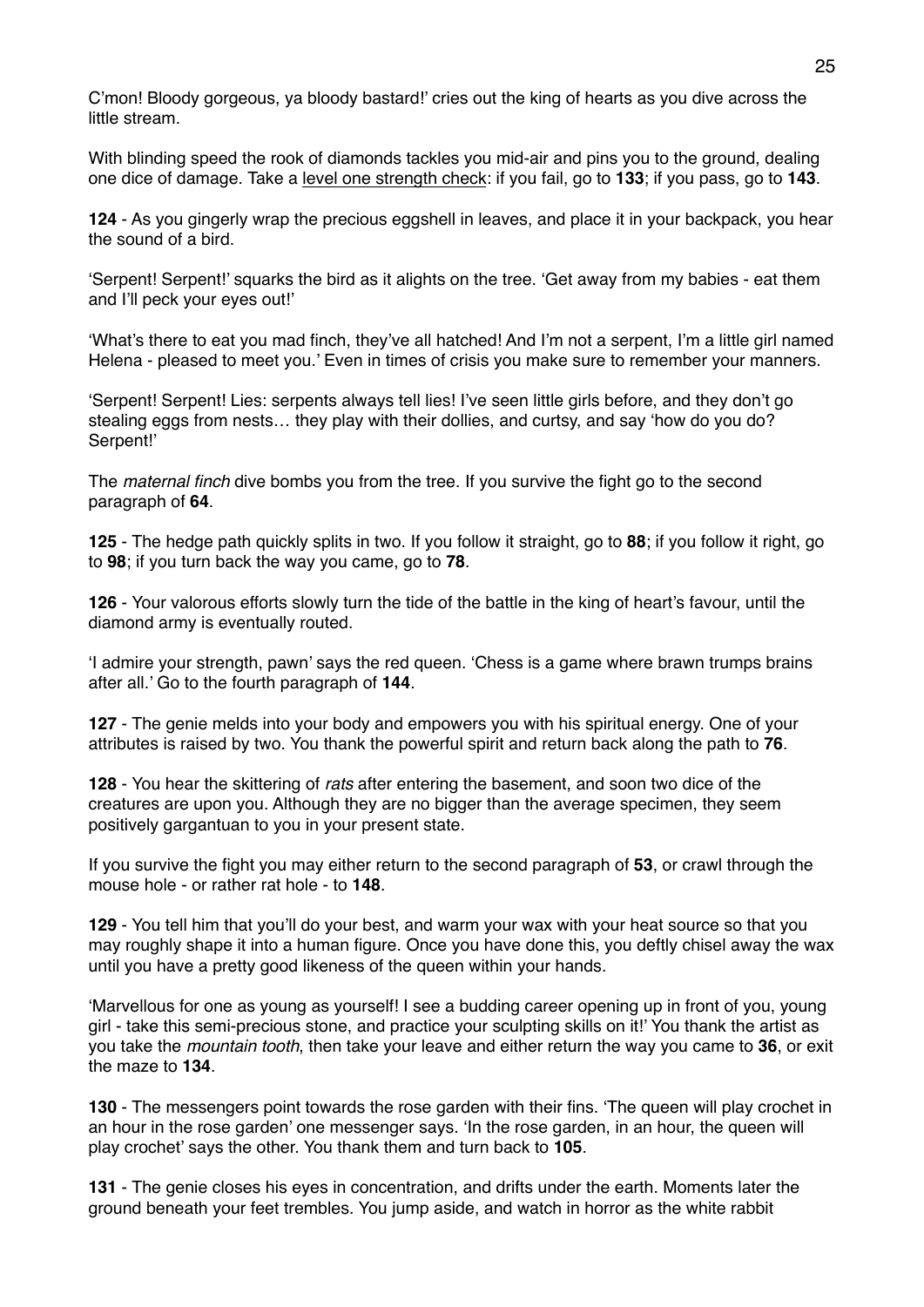clambers out of the hole, bloodied and already decaying.

'Mmmmarshter… mmmmarshter tried to shave me… from the wurm… my eternal thankshhh… to mmmmarshter…' the rabbit growls.

'I'm sure we'll make a loyal ally' says the genie, from inside the dishevelled pest. 'I will serve you until my host body perishes, then *adieu*!' The bunny clasps its head in pain.

'Shave me, mmmmarshter! The voishes… the voishes in my head! They make me do thingshhh…' Seemingly fighting with itself, the rabbit jerks its limbs in a grotesque dance.

You thank the genie and command the *zombie rabbit* to follow you. You return back along the path to **76**.

**132** - You spend several hours helping the egg-man build the wall as best you both can. After much huffing and puffing the bulwark's finally finished.

'Well sir, it's finished… but what good is it? It's ever so tiny.' You look down at the one-foot high barrier in dismay.

Mr Dumpty winks, crouches, and points at a little caterpillar trying to climb the wall. 'See that? That's all we're trying to keep out of the queen of heart's realm. Not invading armies, not goblins, orcs, or trolls, just those. She hates them!'

'But won't they just crawl around the wall, sir? After all, the wall's only a few feet long.' To demonstrate your point you begin to circle the childlike fortification.

The egg-man jabs at the caterpillar with his finger. 'Is that one going around? Bugs are stupid, they won't think of that!' He looks at you triumphantly.

'It's fine, as long as it's structurally sound. So now, time for the final test…' Mr Dumpty sits on the small wall, which collapses under his weight.

'Oh no: the queen's horses and men will be here to check on it at any minute!' says the egg-man, holding the tip of his torso in alarm. Go to **136**.

**133** - You fruitlessly struggle to escape the rook's grasp. 'This is quite useless…' you think to yourself. 'How can a 10 year old girl resist a man made of bricks and diamonds?' Go to **107**.

**134** - 'Well, I was beginning to think I should never find my way out of that verdant labyrinth. If I ever return there I shall carry with me a ball of twine, like that hero in the minotaur's maze. What was his name, was it Perseus or Odysseus? They sound so similar… my sister shall not be pleased I've forgotten her history lesson already.' You plod along a path that wends further up the hill, recounting the plot of the Iliad as you go.

You can make out what look like farmers tilling small, square plots of land in the distance, each separated by trilling brooks. Upon getting closer, however, you realise that you're actually looking at a giant chessboard on which the forces of the king of hearts and the king of diamonds battle each other.

'Ah, fresh reinforcements!' shouts the red queen to her beleaguered husband. 'Take any square on the second rank. Men,' she says, addressing all her pawns, 'let's fight a hard game! Last one to the eighth rank's a rotten egg!' Her army cheers and rushes forwards.

'This is not quite how I normally play' you think to yourself, watching the pieces hack and slash at each other with their weapons in a giant scrum. 'The stakes are certainly higher. I hope I don't wind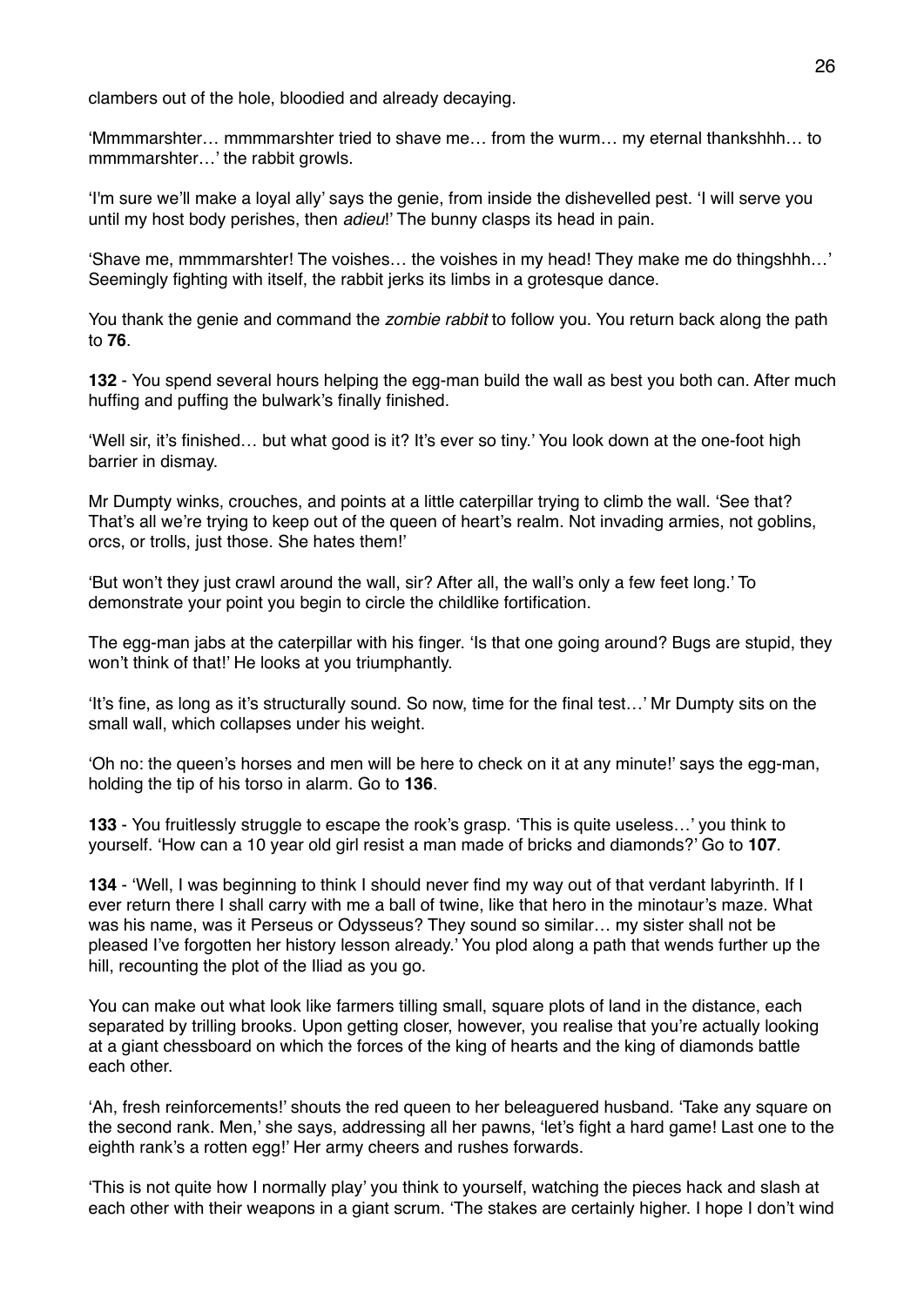up being sacrificed in a gamble.'

'Pawn!' shouts the king of hearts, 'advance!' If you join the scrum, go to **113**. If you run around the scrum and make for the eighth rank, which is defended by a rook, go to **123**. If you run towards the king of diamonds, which is defended by two knights, go to **144**.

**135** - As you gingerly wrap the precious eggshell in leaves, and place it in your backpack, you hear the sound of a bird ahead. You place the *copper egg* in the nest and hide behind a tree.

A finch alights on the edge of the tree, hops into its nest, and nestles itself on the metal egg. After several seconds you hear the sound of cracking, and see a colourful smoke waft from the broken cocoon.

The finch rubs its eyes in disbelief as the cloud of smoke begins to take form: to take form in the shape of a genie! 'What mortal hast freed me from mine encasement? Reveal thine self, speak your desire, and watch in wonder as it is brought to bear!'

You eagerly stride out from behind the tumtum trunk. 'Hello, hello, I'm the mortal, your saviour: three more wishes please!'

The genie looks it you in scorn. 'Oh, yeah, like I hath not heard that one before in all mine cycles of imprisonment. I'm a minor djinni: tone it down, will thou?' You apologise for what you thought was a witty scheme.

If you instead wish for a magic artefact, go to **142**; if you wish for an ancient spell, go to **103**; if you wish for fabulous riches, go to **114**; if you wish for raw power, go to **127**; if you wish for the white rabbit to be brought back to life, go to **131**; if you wish to be restored to perfect health, go to **149**; if you wish to return home, go to **56**.

**136** - 'It sounds like you're in a dire plight, but I must be off. Good luck, Mr Dumpty.' The giant egg curses you as you walk away further into the woods.

Soon all that's left of the desert is a yellow path wending through the forest. You follow it down a valley, passing a barred door carved into the slope, and up the other side, passing a house with a white picket fence.

'A white picket fence - but surely that's from a different era!' you exclaim, running your hand along the painted paling. If you knock on the door of the house, go to **53**; if you continue along the path, go to the third paragraph of **17**.

**137** - The dodo glares at you in fury and disbelief. 'And I suppose that's funny, do you? After I saved your life, saved you from drowning, I suppose you think's a bit of a laugh to joke about eating us birds? Well I'll shut you up, you ungrateful girl!' The *dodo* attacks you in a rage.

If you survive the fight, you see the white rabbit running around the boulder. 'Oh white rabbit, there you are! But why are you taking part in this fruitless activity - aren't you late, late, for a very important date?'

The rabbit looks at his pocket watch and sprints past the other animals jogging around the boulder. 'Oh no, I'm later than ever! Out, out of my way!'

Go to the fourth paragraph of **55**.

**138** - You poke around the basement, and find a bookshelf filled with tomes. Take a level one luck and intelligence check. If you pass both checks you find and learn the spell *insidious hip shot* in one of the books. Return to the second paragraph of **53**.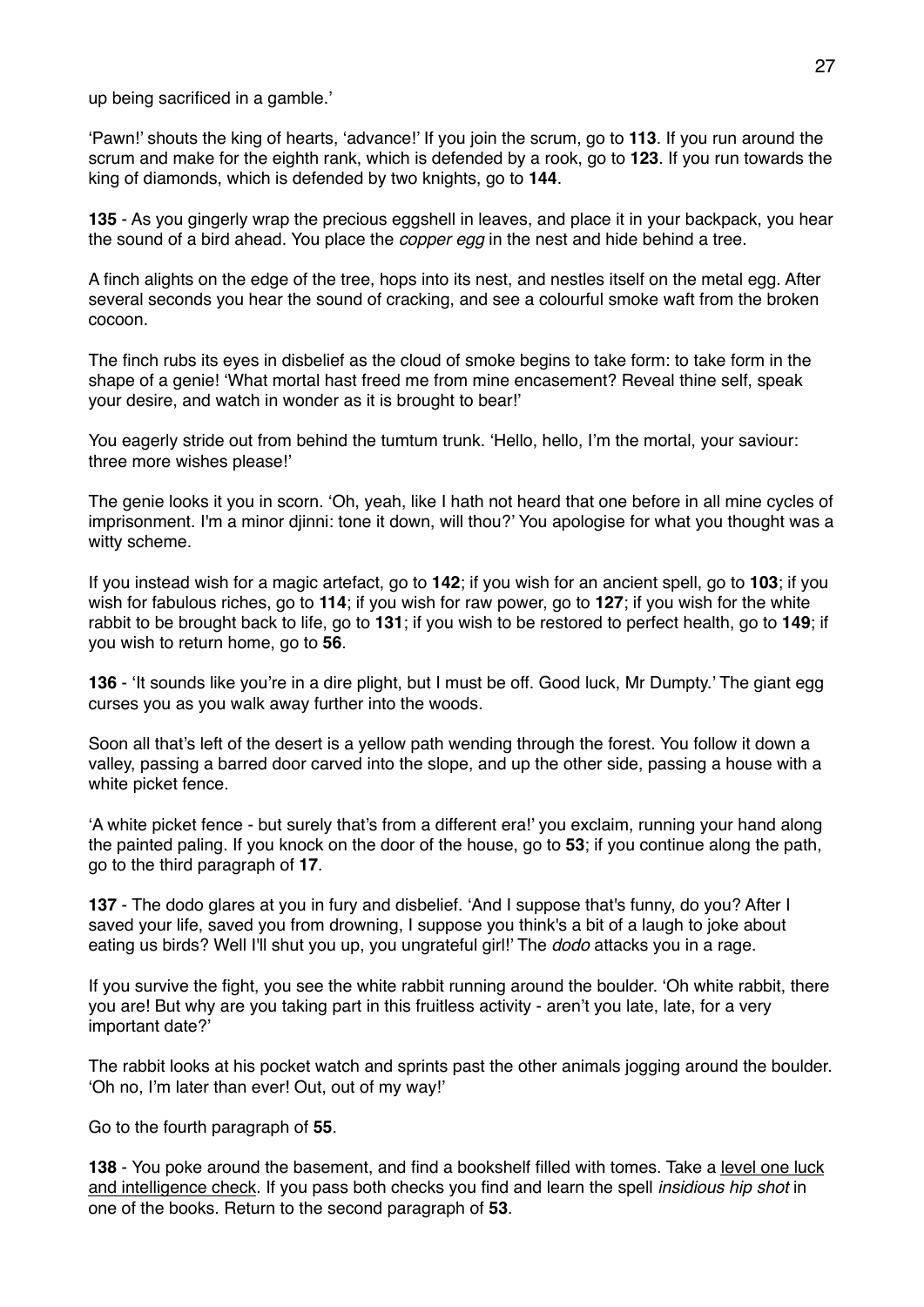**139** - Coins come in all sorts of sizes and values. Write down the value of the coin you throw into the well before going to **147**.

**140** - The wasp hums with pleasure as it cleans out the sweet spread. You walk past it into the orchard.

You pick one of the fuchsia fruit, and notice that it's malleable to your touch. You break off two pieces and stick them up your nose, which blocks out the scent of the garden and cures you of your hay fever.

Harvest as many of the *pliable fruit* as you wish before returning the way you came to **26**.

**141** - The hedgehog splatters even more dramatically than the queen's. 'Very good!' says the amused monarch. 'You're clearly an expert in the fine art of crochet!'

You curtsy and explain that you practice often with your sister, although you do play according to the French rules, which are a trifle different. '*Tres bien, tres bien. C'est la vie. Dien Bien Phu*' says the queen of hearts. 'Then keep your *crochet mallet*.' You curtsy once again and heft the hammer to your shoulder.

You ask what else is on the agenda today, and suggest a game of bridge. 'That's another game I play with my sister' you explain. 'We play crochet when it's sunny and bridge when it rains.'

The queen begins massaging your delicate shoulders. 'An amusing pastime, to be sure, but no; no, I have other plans for you! The crochet match was but a test: a test to find my next champion. The winner - who I thought would've been the white rabbit, but no matter - shall attempt to rid the realm of the jabberwocky, once and for all!' You gulp, and grip the hammer tightly.

You hear a piercing screech from above, and jolt your head upwards. You spot the fulsome beast sundering the sky like black lightning, mawaullering and cribicaullering like the wroppflim brout it is.

'Jabberwock!' you cry, pointing the heave of the hammer at the winged demon, 'I challenge you to a duel!' Your nemesis, perhaps from intuition, perhaps from experience, perhaps even understanding English, recognises you as this year's foe. It lands in front of you, burbling as it comes.

If you survive the fight with the *jabberwocky* the queen of hearts curtsies to you! 'The realm is saved, and the damsel in distress - that's me - thanks you. As a boon, take any one artefact from my treasury before you depart (for yes, I recognise you as a stranger to my realm).'

You allow yourself to be escorted to the palace, and root and rifle through the cavernous room. The prime choices you find are:

- a *club of flying foes*;
- a *large diamond*;
- a *spade of digging*;
- and *warbling heart lipstick*.

Once you've taken your reward you're overwhelmed with fatigue from your adventures. Go to **56**.

**142** - The genie closes his eyes in concentration, and transforms into an *incorporeal mantle*. 'I shall protect until you perish or sell me, whichever comes first!' You thank the powerful spirit and return back along the path to **76**.

**143** - Grunting in a most unlady-like manner, you throw the rook off you and begin to pummel him.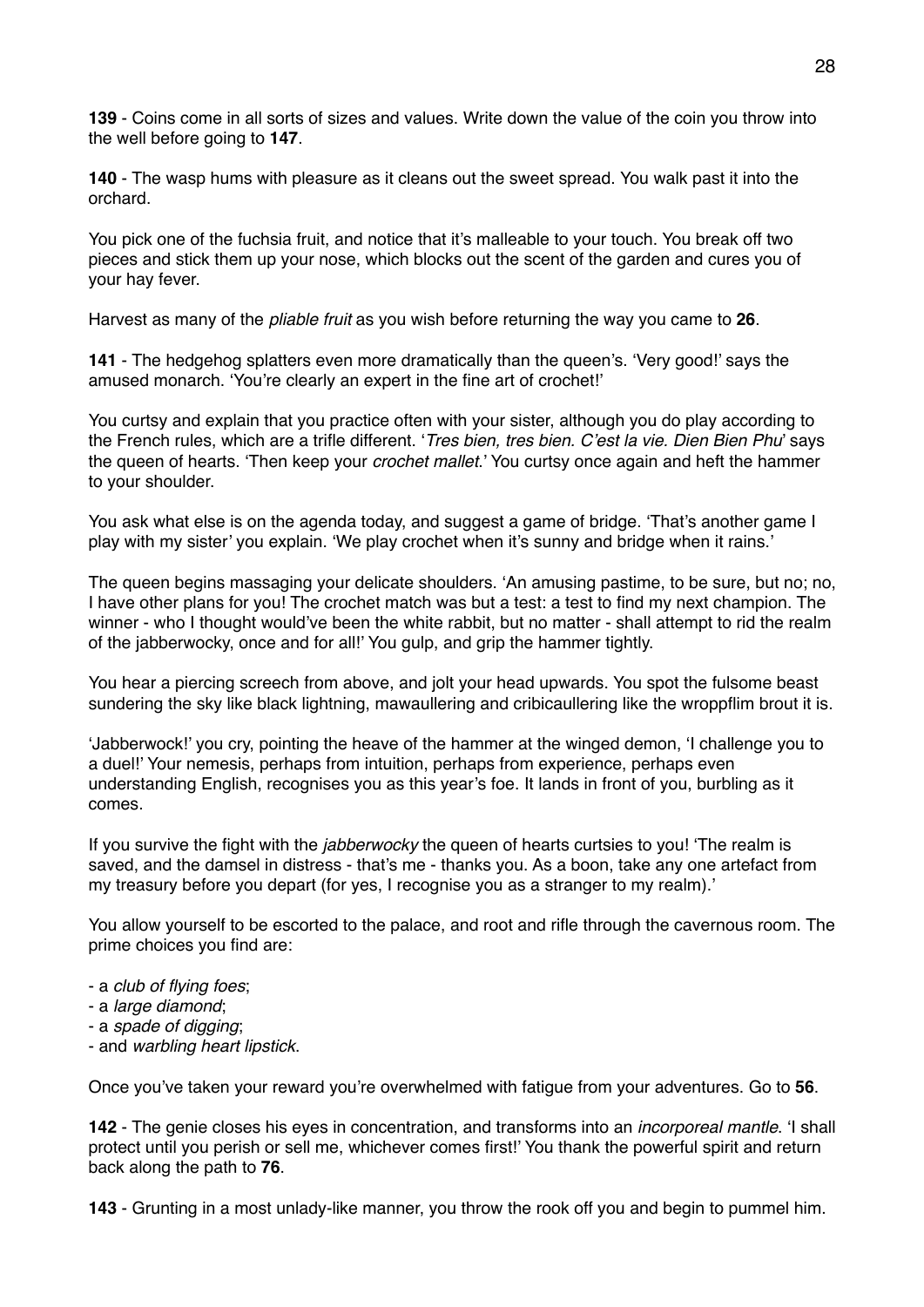'Foul!' cries the king of diamonds, 'red card!'

'Over-ruled!' says the king of hearts, watching the fight with interest.

If you survive the fight with the *rook of diamonds*, your simple dress transforms into a *gold-laced dress* and a *royal sceptre* materialises in your hands. You also find that you've gained the ability to run extraordinarily quickly, at fully twice the pace you were able to run before.

'Very good, sister!' says the queen of hearts. 'You're clearly an expert in the fine art of chess!'

You curtsy and explain that you practice often with your father, although you do play according to the French rules, which are a trifle different. '*Tres bien, tres bien. C'est la vie. Dien Bien Phu*' she says. 'No need to curtsy anymore. You're a queen now too.' You curtsy once again and thank her for the promotion.

You ask what else is on the agenda today, and suggest a game of bridge. 'That's a game I play with my sister' you explain. 'I play chess with my father and bridge with my sister. My father's a commander, but my sister prefers the social games, you see.'

The queen smiles, then gasps in horror. You turn around and see the king of hearts run down by the king of diamonds.

'But I thought that was impossible' you say as the king's head rolls to your feet. 'Don't they have to keep a distance to stay out of check?'

'Go away you impudent wench! Go!' screams the distraught monarch. Go to **56**.

**144** - You charge towards the king, and are met with the two *knight of diamonds*' lances. If you survive the fight you decapitate the cowering monarch with ease.

Very good!' says the queen of hearts. 'You're clearly an expert in the fine art of chess!'

You curtsy and explain that you practice often with your father, although you do play according to the French rules, which are a trifle different. '*Tres bien, tres bien. C'est la vie. Dien Bien Phu*' says the monarch. 'It's no mean feat for a pawn to catch a king.' You curtsy once again and thank her for the compliment.

You ask what else is on the agenda today, and suggest a game of bridge. 'That's a game I play with my sister' you explain. 'I play chess with my father and bridge with my sister. My father's a commander, but my sister prefers the social games, you see.'

The queen begins massaging your delicate shoulders. 'An amusing pastime, to be sure, but no; no, I have other plans for you! The chess match was but a test: a test to find my next champion. The winner - who I thought would've been the white rabbit, but no matter - shall attempt to rid the realm of the jabberwocky, once and for all!'

You hear a piercing screech from above, and jolt you head upwards. You spot the fulsome beast sundering the sky like black lightning, mawaullering and cribicaullering like the wroppflim brout it is.

'Jabberwock!' you cry, pointing your weapon at the winged demon, 'I challenge you to a duel!' Your nemesis, perhaps from intuition, perhaps from experience, perhaps even understanding English, recognises you as this year's foe. It lands in front of you, burbling as it comes.

If you survive the fight with the *jabberwocky* the queen of hearts curtsies to you! 'The realm is saved, and the damsel in distress - that's me - thanks you. As a boon, take any one artefact from my treasury before you depart (for yes, I recognise you as a stranger to my realm).'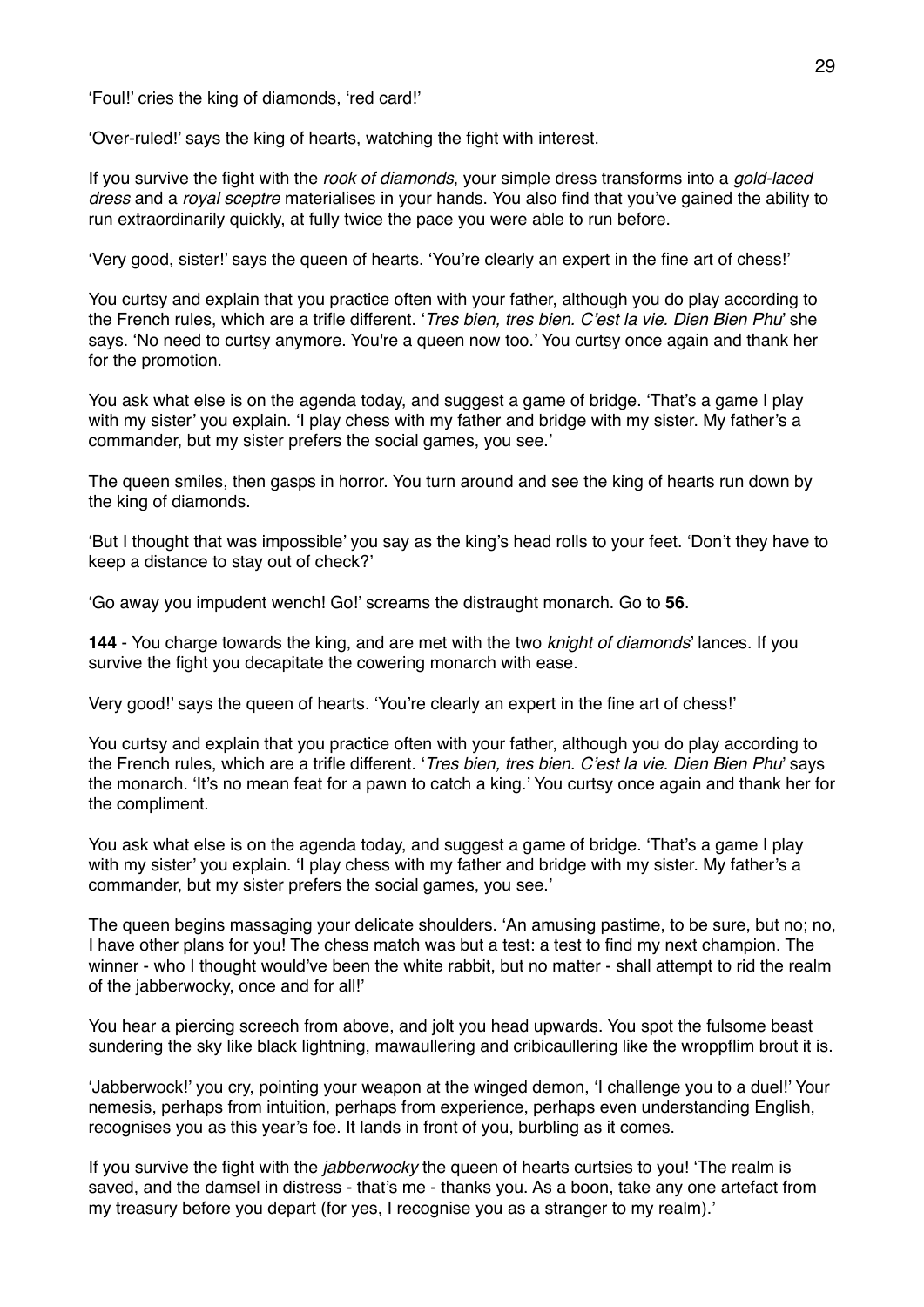You allow yourself to be escorted to the palace, and root and rifle through the cavernous room. The prime choices you find are:

- a *club of flying foes*;

- a *large diamond*;

- a *spade of digging*;

- and *warbling heart lipstick*.

Once you've taken your reward you're overwhelmed with fatigue from your adventures. Go to **56**.

**145** - You tell the sculptor that art is your worst subject at school, and thank him for the information about the queen. You take your leave and either return the way you came to **36**, or exit the maze to **134**.

**146** - 'How could I possibly ignore your plight? Mr Dumpty - pass me a brick!' you say, pulling up the sleeves of your dress.

The egg-man eagerly places a rock in your hand, which is so heavy you almost drop it. 'The first thing we need to figure out is how to build this wall. Should we put the largest rocks at the bottom and the smallest at the top, make the wall have an even thickness at all heights, or cap the top with the largest rocks?'

'I thought you're the chief engineer. A lier, rather!' you say to the embarrassed foodstuff.

'I AM the chief engineer, it's true! It's just… I don't really hold any qualifications or experience. I look like an egg-head, and I was most probably hired on that basis if I'm honest to myself.' Long have you heard it said that the interview process is built on a base of bluffs, superficial impressions, and lies.

You look at the barrow of rocks sadly. 'Well Mr Dumpty, your guess how to build the wall is as good as mine.'

'Then guess! At least it won't be my responsibility if it all falls down' he says, impatiently. If you put the largest rocks at the bottom of the wall, go to **108**; if you put the largest rocks at the top of the wall, go to **122**; if you intersperse the large rocks throughout the wall, go to **132**.

**147** - Take a level nine luck check, and add the value of the coin you threw into the well to your roll. If you pass the check, go to **116**; if you fail the check, return to the final paragraph of **30**.

**148** - You fall down to your knees and shuffle into the dark tunnel. The tunnel soon splits in two: sniffling and scuffling can be heard from the left passage, and nothing can be heard from the right. If you follow the left passage, go to **104**; if you follow the right passage, go to **117**.

**149** - The genie melds into your body and totally reinvigorates you. Not only is your constitution restored but all of your other attributes too, along with your hay fever. You thank the powerful spirit and return back along the path to **76**.

**150** - The *wigged wasp* buzzes angrily as you brazenly intrude upon its territory, and flies at you as you near its fruit.

If you survive the fight with the selfish bug you pick one of the fuchsia fruit, and notice that it's malleable to your touch. You break off two pieces and stick them up your nose, which blocks out the scent of the garden and cures you of your hay fever.

Harvest as many of the *pliable fruit* as you wish before returning the way you came to **26**.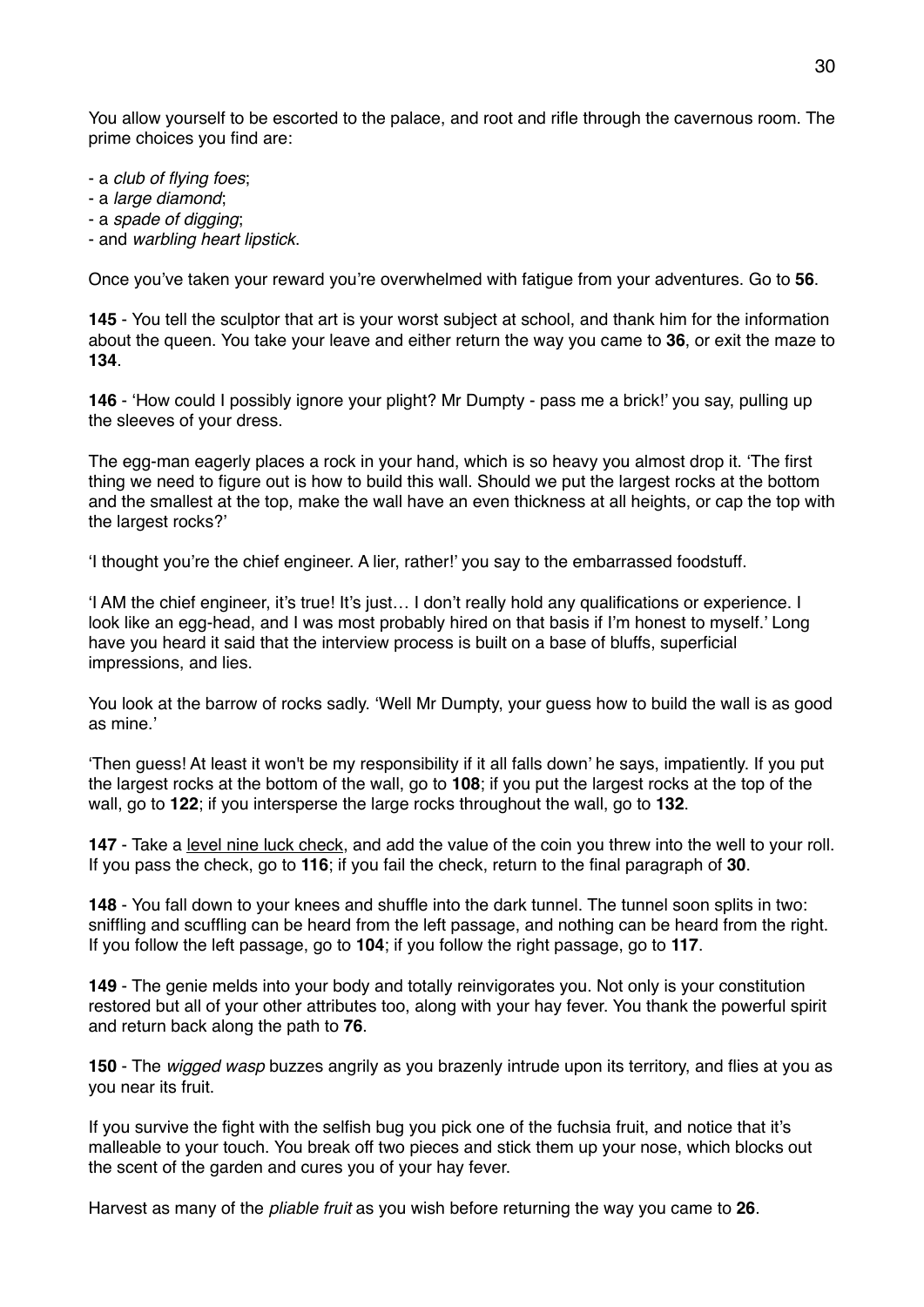#### **Creature Appendix:**

*Cheshire Cat*: MR nine. *Invisible*.

*Dodo*: MR 22. *Coward*.

*Hobgoblin*: MR five, armour three. Equipped with a *buckler* and a *short sword*.

*Jabberwocky*: MR 20, three armour. *Regenerating*, *magic resistant*. 1/ piercing screech: Reduces your armour by four for the rest of the combat (your armour can become negative).

*Knight of Diamonds*: MR 15, three armour. *Charge!*

*Little Brown Dormouse*: MR four. You must pass a level three dexterity or speed check to hit the rodent (your combat rolls still count when determining how much damage the mouse does), and you may only fight the little pest with your bare hands as it runs over your body. *Piercing*.

*Mad Hatter*: MR 20. Instead of attacking, he pulls a *rabbit* out of his hat each turn. Equipped with a *magic top hat*.

*March Hare*: MR 15. Attacks by throwing scalding hot tea at you each turn, which functions as a 1-5 ranged weapon.

*Maternal Finch*: MR 18. *Relentless*. Can only be damaged by melee attacks if you pass a level one dexterity check.

*Mother Rat*: MR 24. *Bumbling*. Summons a *rat* at the end of each turn for each dice it rolled.

*Rabbit*: MR five.

*Rat*: MR two.

*Rook of Diamonds*: MR 24, 15 armour. *Charge!*

*Sand Wurm*: MR 50. *Bumbling*. If you pass a level zero speed check you dodge its attack entirely, and it gets no combat roll for that turn.

*Snow Drop*: MR eight. Deals two spite damage to any rodent it fights each turn. Makes for a loyal ally.

*Tweedledum*: MR 26. *Bumbling*, *regenerating*. Equipped with a *bludgeon*.

*Tweedledee*: MR 18. *Regenerating*. Equipped with a *bludgeon*.

*Wigged Wasp*: MR 30. 1/ Poison sting: halves your combat adds for the rest of the combat. Equipped with a *bandersnatch wig*.

*Zombie Rabbit*: MR 15. *Regenerating*. Cannot be poisoned. Every foe it defeats and consumes increases its MR by two.

# **Item Appendix:**

*Anti-histamine Tablets*: Each tablet restores any attributes you've lost due to allergies. The jar contains two tablets, which each take one round to consume. Worth 30 gold coins.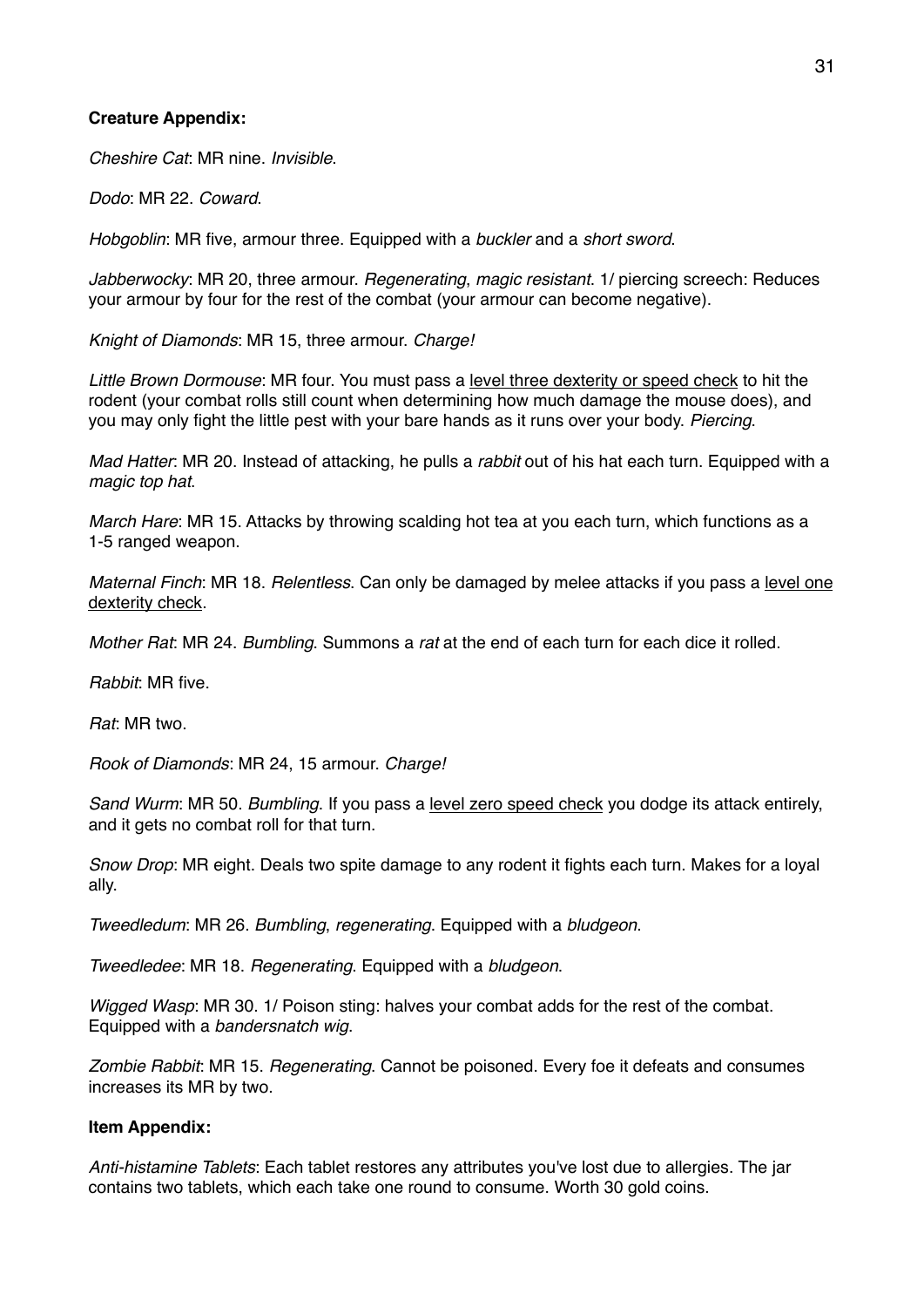*Aspirin*: Each pill you consume provides one armour until you next rest. 10 pills are left in the jar, which each take one round to consume. Worth 100 gold coins.

*Bandersnatch Wig*: A fine wig made of durable bandersnatch hair. Provides one armour. Worth 50 gold coins.

*Bludgeon*: 3+0. Requires five strength and two dexterity to use. Weighs five kgs. Worth 15 gold coins.

*Buckler*: Provides three armour. Requires four strength to use. Weighs five kgs. Worth 10 gold coins.

*Bugle*: Gives the owner a talent for music. Requires 12 intelligence and eight strength to use. Weighs five kgs. Worth 20 gold coins.

*Cabbage*: Equal to one day's worth of provisions. Weighs five kgs. Worthless.

*Candle*: Provides a small amount of light. Worth five gold coins.

*Carrot Biscuit*: A carrot biscuit. Casts *Smaller is Smarter* if eaten, as if you had rolled a one. Worthless.

*Chisel*: Worth five gold coins.

*Club of Flying Foes*: 4+0. If the wielder of this two-handed weapon manages to win a round of combat he sends one of his foes flying back several metres, removing them from the fight for the next round as they pick themselves up. During the turn which the foe recovers you can still attack using magic (but not with the club as they are a little distance away). Requires 18 strength and 10 dexterity to use. Worth 1000 gold coins.

*Cod Liver Oil*: Each millilitre of oil you consume restores one lost constitution and wizardry. The bottle contains 10 millilitres of oil. Worth 100 gold coins.

*Copper Egg*: Worth 50 gold coins.

*Crochet Mallet*: Deals damage equal to your strength. Requires 15 strength and 12 dexterity to use. Weighs 30 kgs. Worth 300 gold coins.

*Cupcake*: Casts *smaller is smarter* if eaten, as if you had rolled a one. Worthless.

*Duchess' Invitation*: An unopened envelope addressed to the duchess, the contents of which apparently invite the duchess to play crochet with the queen. The envelope is scented with rose perfume. Worthless.

*Gold-Laced Dress*: Weighs five kgs. Worth 200 gold coins.

*Half a Mushroom*: If it grew next to moss which said 'bite me' it will cast *Smaller is Smarter* if eaten, as if you had rolled a one. If it grew next to moss which said 'eat me' it will cast *Bigger is Better* if eaten, as if you had rolled a one. Worthless.

*Incorporeal Mantle*: Allows the wearer to blink out of existence once per day, for up to five seconds at a time. Requires eight wizardry to use. Worth 300 gold coins.

*Jar of Marmalade*: If eaten just before taking a check involving your voice you may double your roll. There's only a little jam stuck under the lip of the jar, so you'll only be able to use it once. Worth 50 gold coins.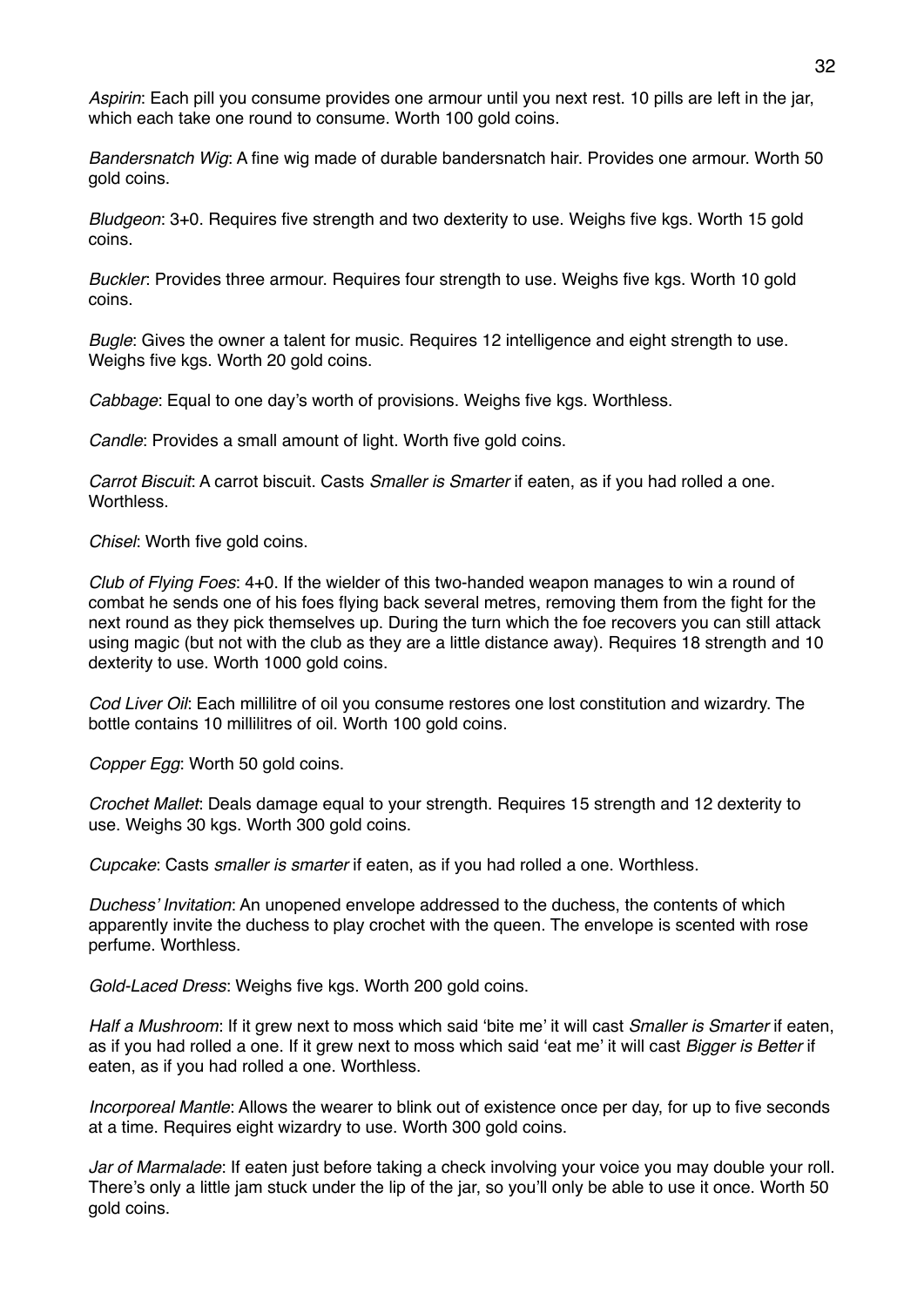*Large Diamond*: Worth 1,500 gold coins.

*Lucky Rabbit's Foot*: By tying this dismembered foot with twine you manage to fashion an amulet from it. Increases the wearer's luck by one when worn, and scares away any rabbit the wearer would otherwise need to fight (including the *march hare*). Requires three wizardry to use. Worth 100 gold coins.

*Magic Saw*: Capable of cutting through anything. Weighs five kgs. Worth 150 gold coins.

*Magic Top Hat*: You may spend a combat turn pulling a *rabbit* out of this hat, which lasts for one hour. Requires 10 wizardry to use. Worth 500 gold coins.

*Mountain Tooth*: A semi-precious stone. Worth 400 gold coins.

*Peach Stone*: Casts *Bigger is Better* if sucked on, as if you had rolled a one. Can be sucked on once before losing its potency.

*Pearl:* Worth 30 gold coins.

*Piece of Carrot*: Casts *Bigger is Better* if eaten, as if you had rolled a one. Worthless.

*Pliable Fruit*: Can be shaped like putty. Can also be eaten as a day's worth of *provisions*. Weighs five kgs. Worthless.

*Pocket Watch*: An ornate contraption made of solid mithril. The player can spend a turn winding the clock back to return to the riverbank and end the adventure. Worth 40 gold coins.

*Poppy Circlet*: Increases your charisma by one when worn. Can also be smoked, which restores any lost wizardry (this destroys the circlet). Worth 100 gold coins.

*Provisions*: Contains enough food and drink for one day. Weighs five kgs. Worth five gold coins.

*Rat Egg*: You may throw a handful of rat eggs onto the ground as your action for a turn, and summon *rats* equal to the number of eggs you throw. Worth 20 gold coins each.

*Royal Sceptre*: 2+0. Any allies and summoned creatures you control have the *relentless* talent. Requires two strength, eight dexterity, and 10 wizardry to use. Worth 500 gold coins.

*Short Sword*: 3+0. Requires seven strength and three dexterity to use. Weighs five kgs. Worth 35 gold coins.

*Spade of Digging*: This spade is capable of cutting through any material. Worth 1000 gold coins.

*Spoonful of Sugar*: Fully restores your constitution and wizardry when eaten. Too delicate to be held in your backpack: must be carried in your hand instead. Worth 30 gold coins.

*Toy Slingshot*: When a normal pebble is fired from this slingshot, it's enchanted with a *boom bomb*  spell. Requires seven strength and 12 dexterity to use. Worth 150 gold coins.

*Vorpal Blade*: X+Y, where X is your level and Y is your wizardry. Requires 12 strength and 11 dexterity to use. Weighs 30 kgs. Worth 300 gold coins.

*Warbling Heart Lipstick*: When applied to the user's lips, they become irresistible to members of the opposite sex. There's enough lipstick inside for five applications. Worth 1000 gold coins.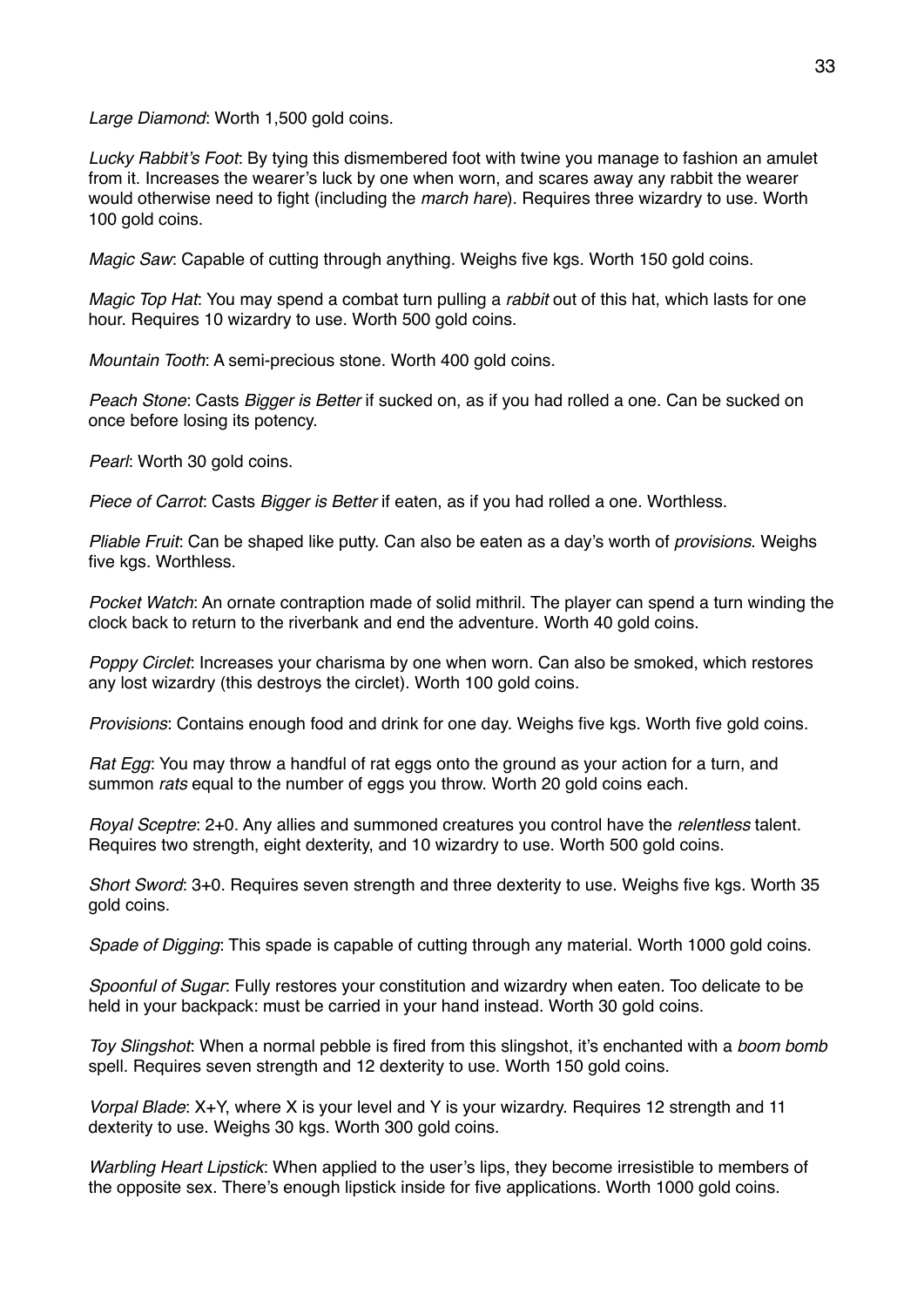*Wax*: A handful of wax. Worthless.

# **Spell Appendix:**

*Caffeine Rush* (5): A level one spell. Increases the target's speed by one dice for each level the spell is cast at. If the target gains more speed than he has constitution, the target takes the difference in piercing damage. Lasts 10 minutes.

*Detect Magic* (1): A level one spell. Detects the presence of magic being used or stored by objects (not humans).

*Enervation* (x): A level one spell. Reduce an opponent's combat adds by the amount of wizardry used to cast this spell.

*Insidious Hip Shot* (x): A level one spell. Allows any spells you cast next turn to ignore your foe's magic resistance. The cost of this spell is equal to your the difference between your foe's and your own wizardry.

*It's Elementary* (4): A level one spell. Caster must specify fire (small flame), water (splash), ice (icy gust), earth (pebble) or wind (puff of air). Each is capable of 1 point of damage depending on use.

*Knock Knock* (3): A level one spell. Unlocks most mechanical locks, or magical locks of same or lower level.

*Know Your Foe* (5): A level one spell. Determine MR or attribute total of any one target.

*Lock Tight* (3): A level one spell. Creates a level one lock that holds a door tight for ten minutes.

*Oh Go Away* (5): A level one spell. Target(s) flee if their individual MR is less than the caster's intelligence, luck, and charisma combined (rated foes flee if their intelligence, luck, and charisma is less than the caster's)

If the spell fails for any reason the target concentrates its attack exclusively on the caster for one combat turn.

*Oh There It Is* (4): A level one spell. Causes all invisible items, doors, or beings to glow with a soft purple radiance.

*Will-o-Wisp* (2): A level one spell. Summons a tiny light elemental that emits up to one candlepower of cool blue light per caster's level. Lasts 10 minutes.

*Boom Bomb* (7): A level two spell. Infuses a small rock or pebble with energy such that it explodes on any sharp impact. Does 10 points damage split among targets within range. Spell fades after 24 hours. Two foot blast radius.

*Smaller is Smarter* (50): A level ten spell. Shrinks a target creature or object. Divide target's height and weight by (1d6 + 1). If the target is a sentient being, also divide its STR and CON by that number. If a monster, divide its MR by that amount. If an object of value, divide its perceived value by that amount. Lasts 24 hours.

*Bigger is Better* (75): A level eleven spell. Increases the size of target creature or object. Multiply target's height and weight by (1d6  $+$  1). If the target is a sentient being, also multiply its STR and CON by that number. If a monster, multiply its MR by that amount. If an object of value, multiply its perceived value by that amount. Lasts 24 hours.

# **Talent Appendix:**

The number in each bracket is how many adventure points the talent costs in addition to taking up